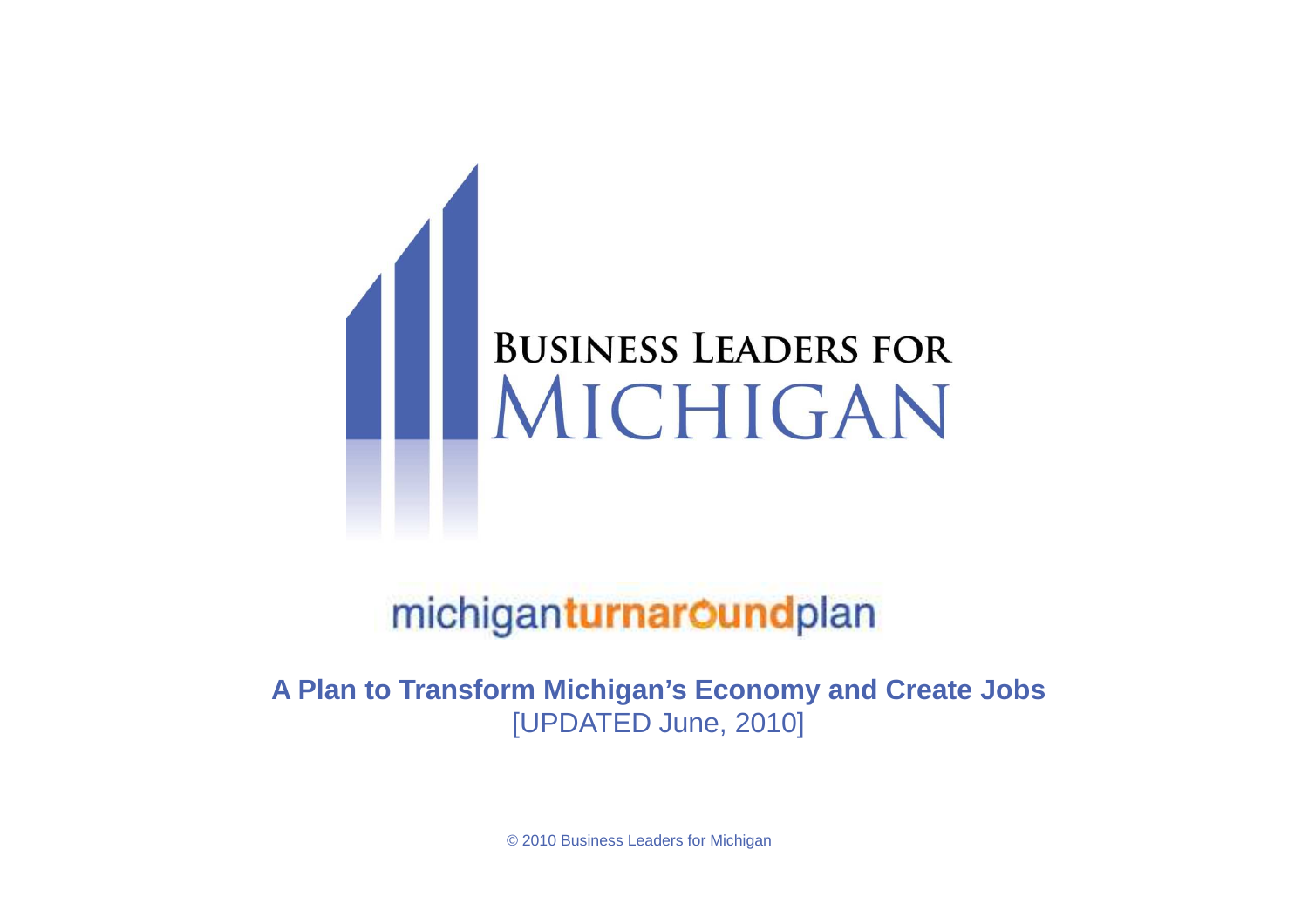## **Business Leaders for Michigan**

Website: BusinessLeadersforMichigan.com

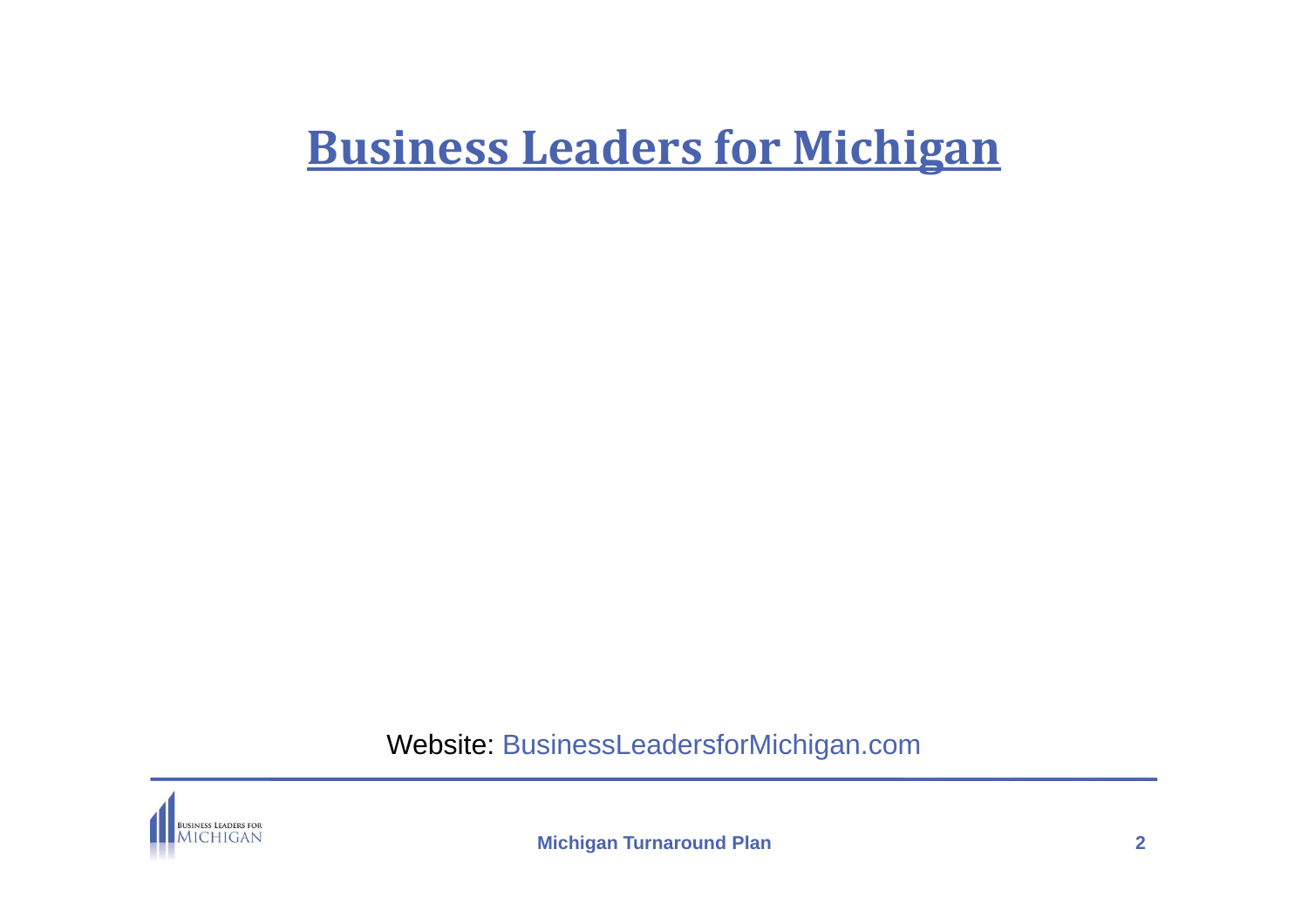# **Introduction**

Two generations ago, Michigan was a Top Ten state for job and economic growth. For the past generation, we have lagged the nation. We are becoming economically poorer, smaller and less competitive. In order to stop this trend, we must do what any business facing these conditions would do – adopt a "turnaround plan."

We are proposing this Michigan Turnaround Plan to get our state back to being a Top Ten economic leader again. This plan is specific, action-able and based on facts.

Business Leaders for Michigan companies employ over 300,000 people in Michigan, generate nearly \$1 Trillion in annual revenue and serve over 130,000 students. We live here, raise our children here, have our businesses here and are part of our communities. We can't grow our businesses and employ more people without a healthy, vibrant Michigan.

The Michigan Turnaround Plan will help Michigan rediscover the role it played a generation ago – being a leader in creating good paying jobs for its citizens and being a model for the nation.

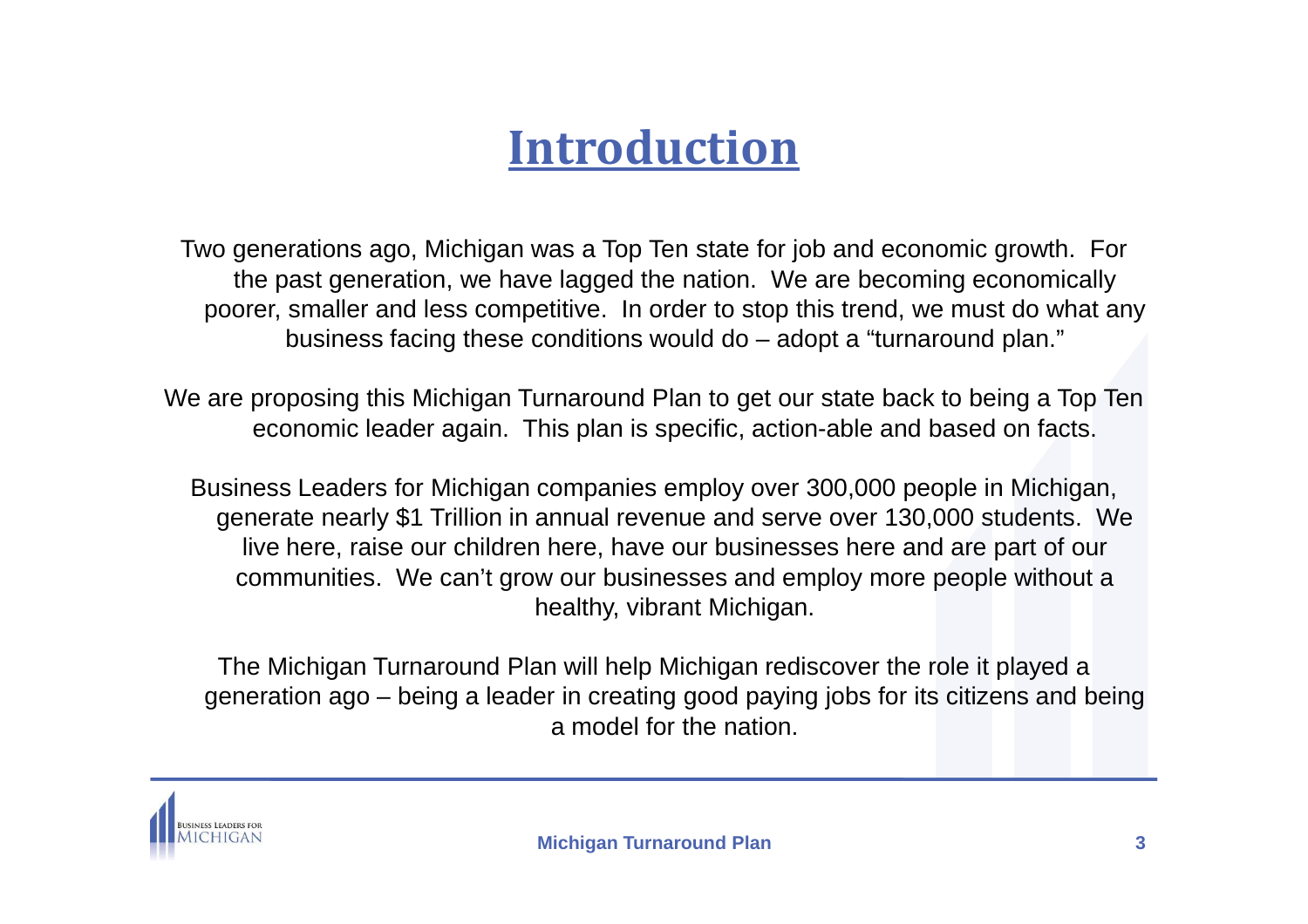# **Table of Contents**

| <b>CONTENTS</b>               | <b>PAGE</b> |
|-------------------------------|-------------|
| <b>Executive Summary</b>      | 5           |
| The Case For Change           | 6           |
| <b>Goals</b>                  | 29          |
| <b>Outcomes Needed</b>        | 30          |
| The Five Step Turnaround Plan | 31          |
| <b>Where We Could Be</b>      | 44          |
| <b>The Commitment</b>         | 45          |

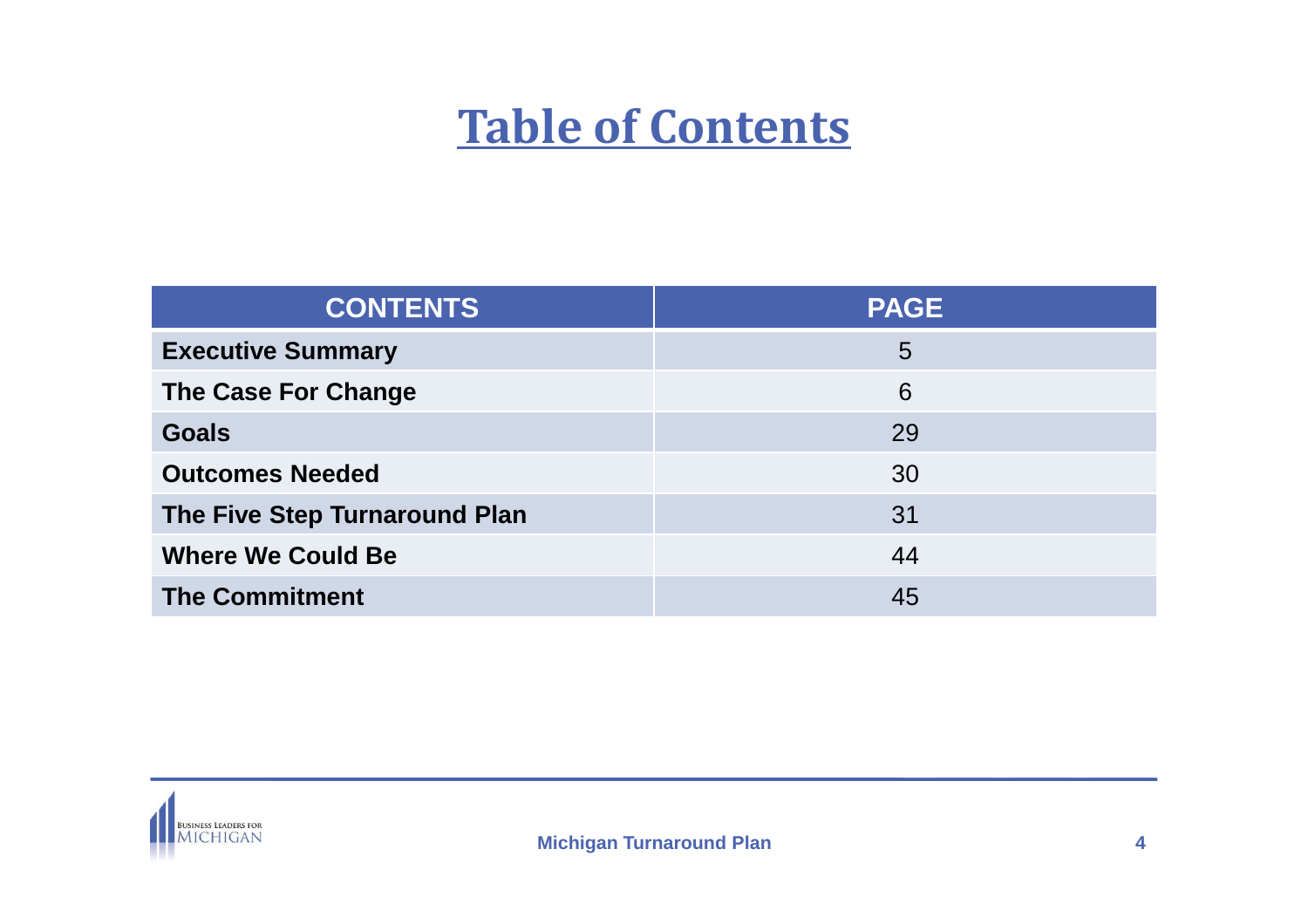# **Executive Summary**

### **A State in Crisis**

**Michigan has been getting poorer, smaller and less competitive. The result is a state with chronic budget shortfalls & an unemployment rate far above the national average. Incremental changes to the state's budget, tax and economic development policies will be insufficient to grow the state's economy. Only a holistic, transformative strategy will do the job.**

- $\blacksquare$  **Issue: Michigan's economy has been in decline for at least a decade**
	- Michigan ranks 50<sup>th</sup> in both private job & per •capita income growth since 2000<sup>1</sup>
- **Root cause: Michigan is uncompetitive**
	- Ranks average to below average on most of •over 100 factors that drive job creation²
- $\blacksquare$  **Solution: A holistic plan**
	- The Michigan Turnaround Plan outlines a •specific five-step strategy to transform our state by improving the way our government works, getting competitive, leveraging our assets, accelerating growth and working cohesively



<sup>1</sup> US Bureau of Economic Analysis ² BLM 2010 Benchmarking Report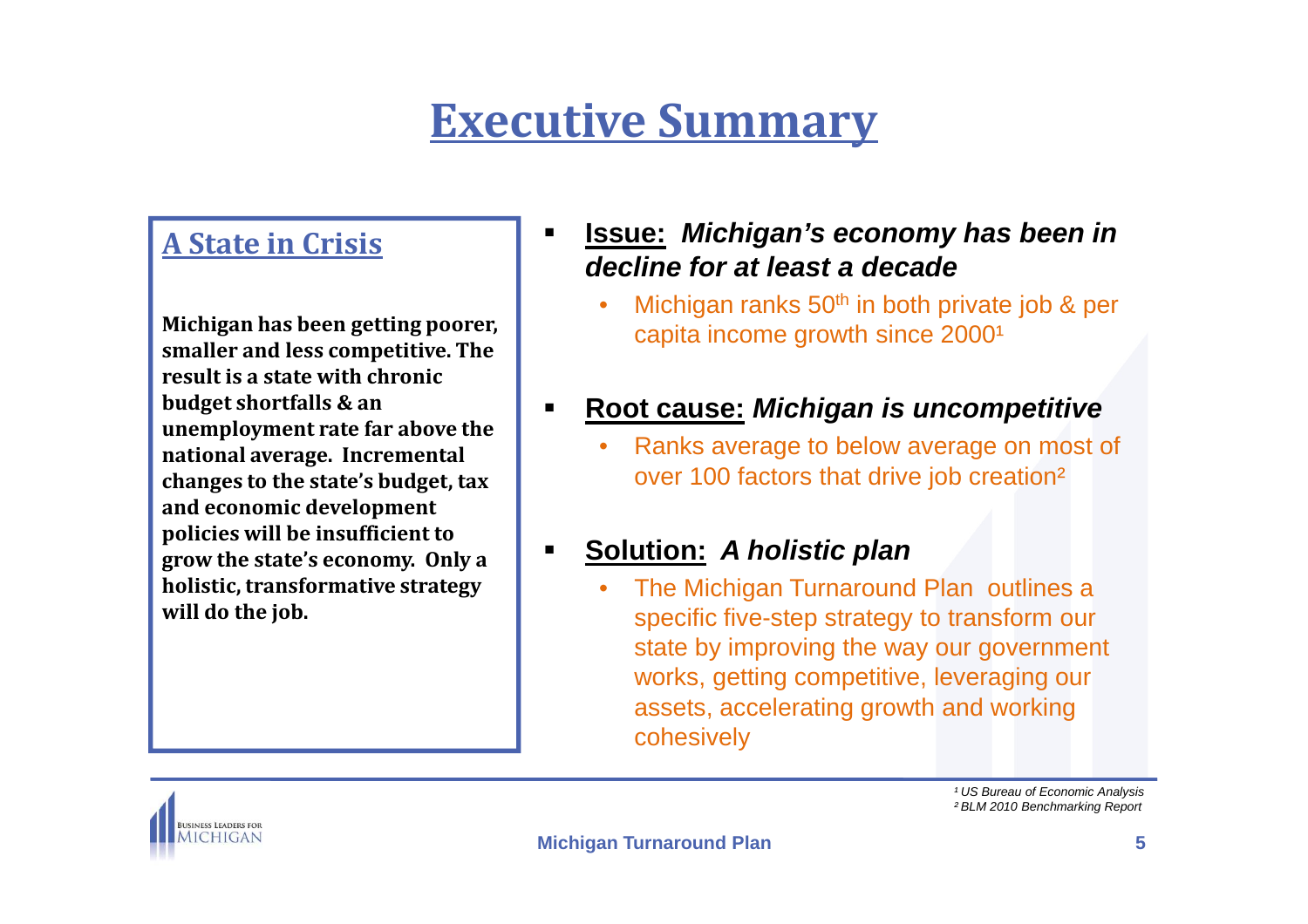# **The Case for Change:Rising Unemployment**

**Since 2000 -Michigan Has Lost More Jobs Than Any State**

**Michigan lost 1 of every 2 U.S. private sector jobs since 1999 and 1 out of every 4 total jobs since 2000. While Michigan's private sector jobs make up only 3% of the workforce nationally, 16% of U.S. private sector job losses have occurred in Michigan more than any state.**



*Source: Bureau of Labor Statistics*

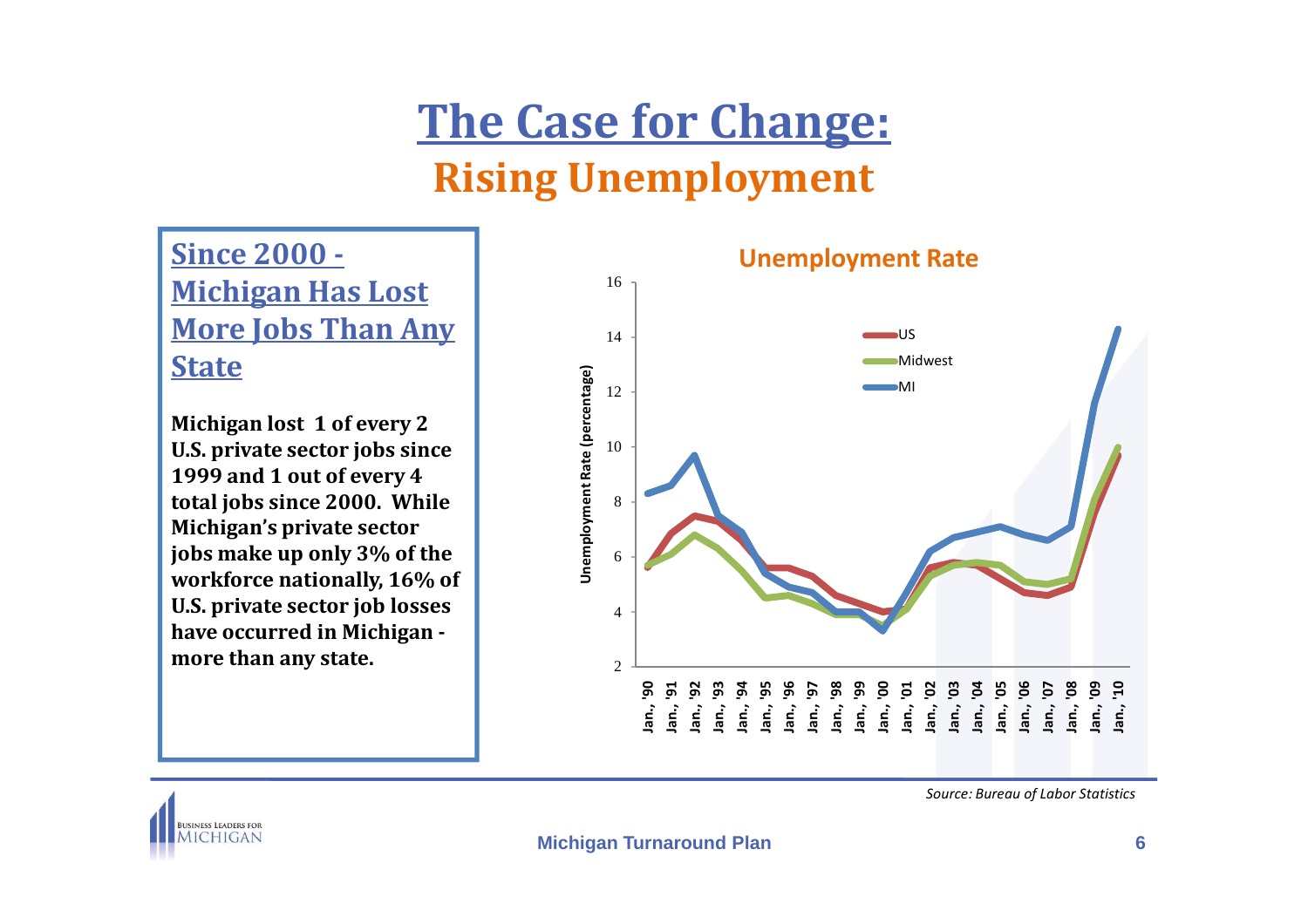# **The Case for Change:Manufacturing Job Losses Impacted Many States**

**Michigan Lost the Most, But Other States Also Lost Many:**

**Michigan lost the greatest percentage of its manufacturing job base since 2000 than any state. Other states have lost nearly as much, but haven't been as adversely impacted since their economies were more diversified.**



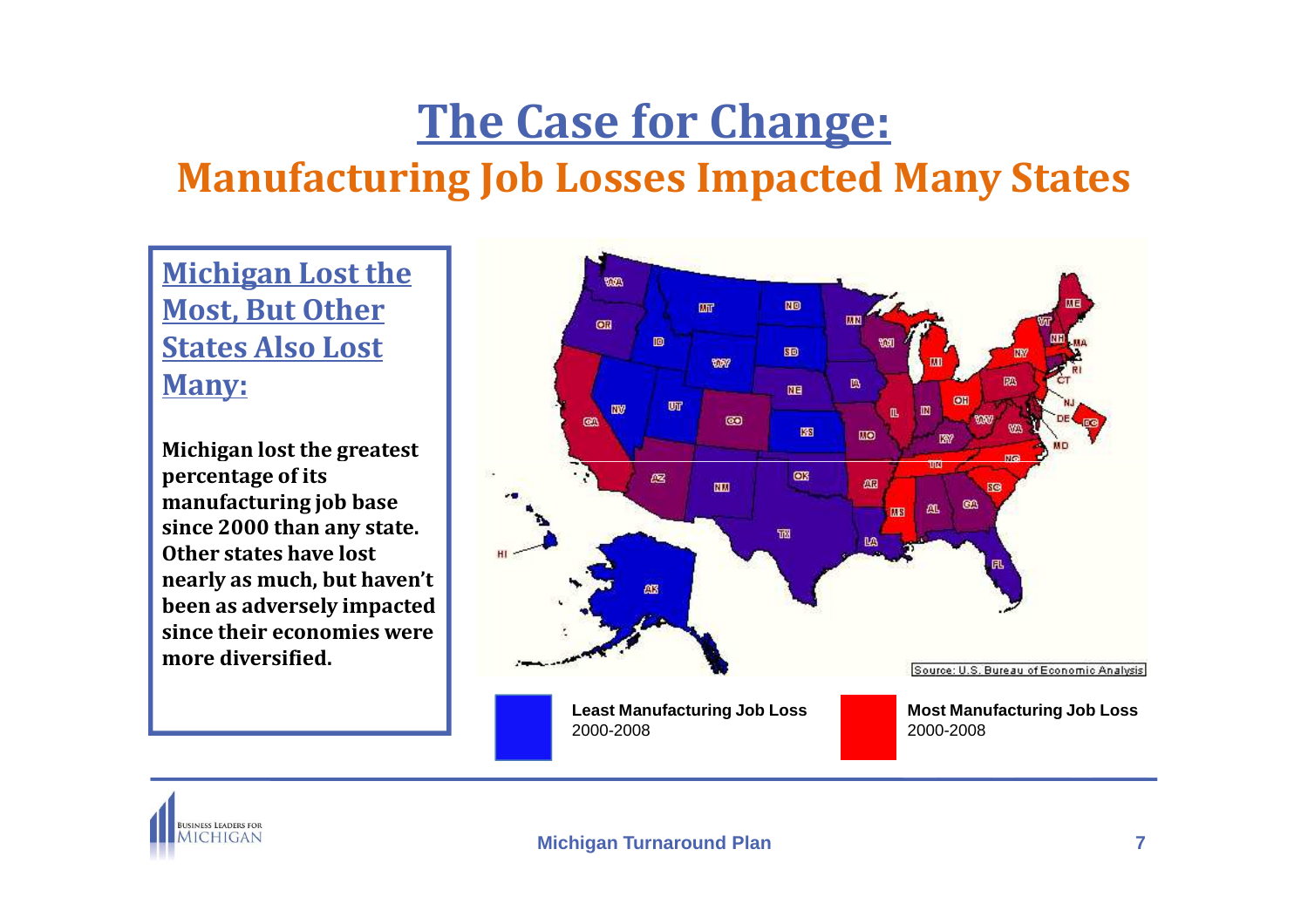# **The Case for Change: Job Growth Lagged Across 90% of Job Sectors**

**Under-Performing Across Nearly All Job Sectors:**

- **The chart shows 200 U.S. job sectors aggregated into 22 industry clusters**
- **Only one of 22 industry clusters grew in Michigan above the U.S. average - Agriculture**
- **Michigan underperformed the nation in 90% of the 200 U.S. job categories**



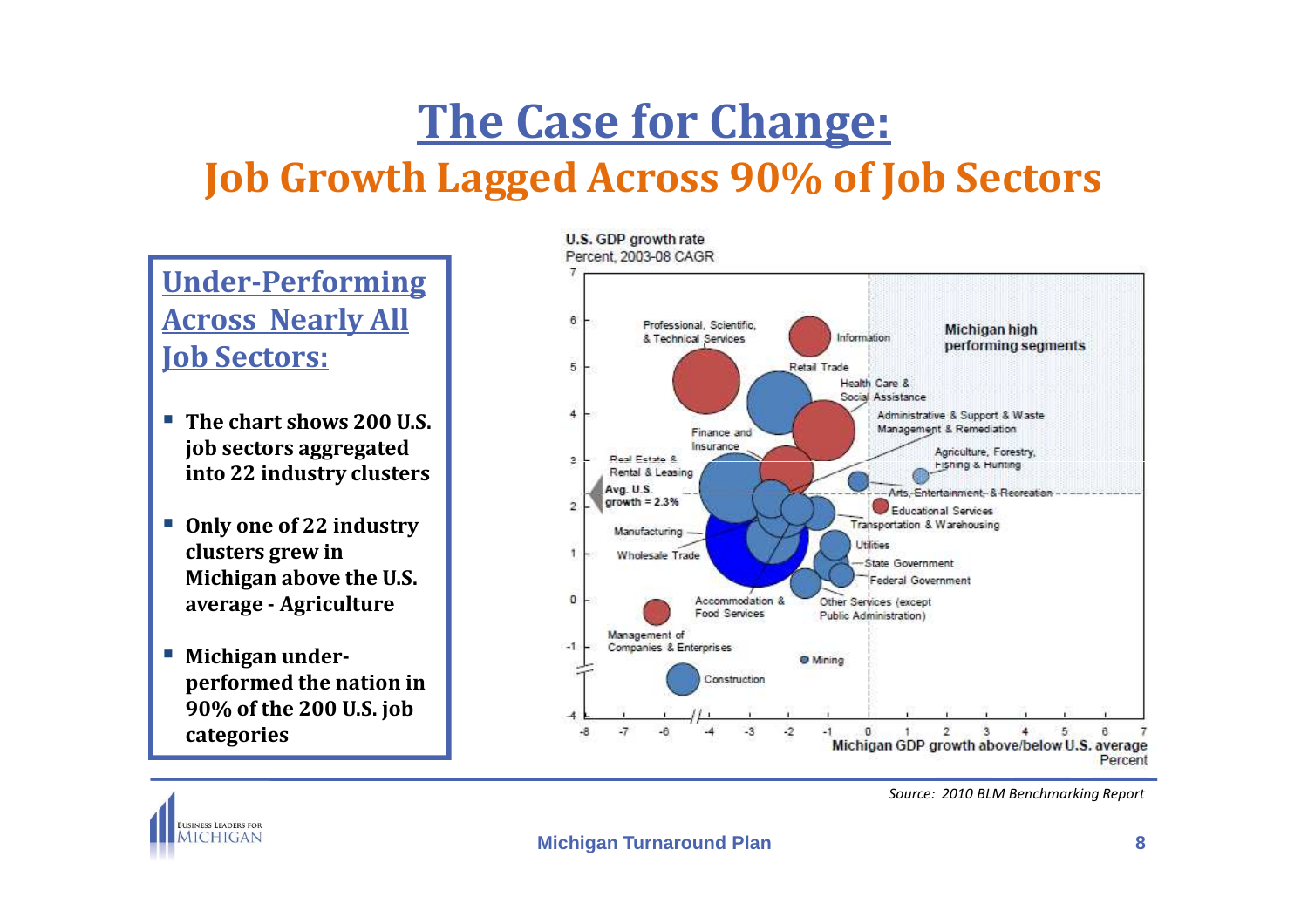# **The Case for Change:Getting Smaller**

**ANNUAL % POPULATION**<br> **AVG** Smaller Relative to and the smaller Relative to and the smaller Relative to and the smaller Relative to and the smallest smaller smaller smaller smaller smaller smaller smaller smaller smaller **U.S.:**

**Michigan has been growing at a slower rate than the average U.S. state for nearly 40 years. This has resulted in Michigan becoming less desirable for business investment as its share of the consumer market declines.** 





**BUSINESS LEADERS FOR MICHIGAN** 

*Source: U.S. Census Bureau Population Estimates Program*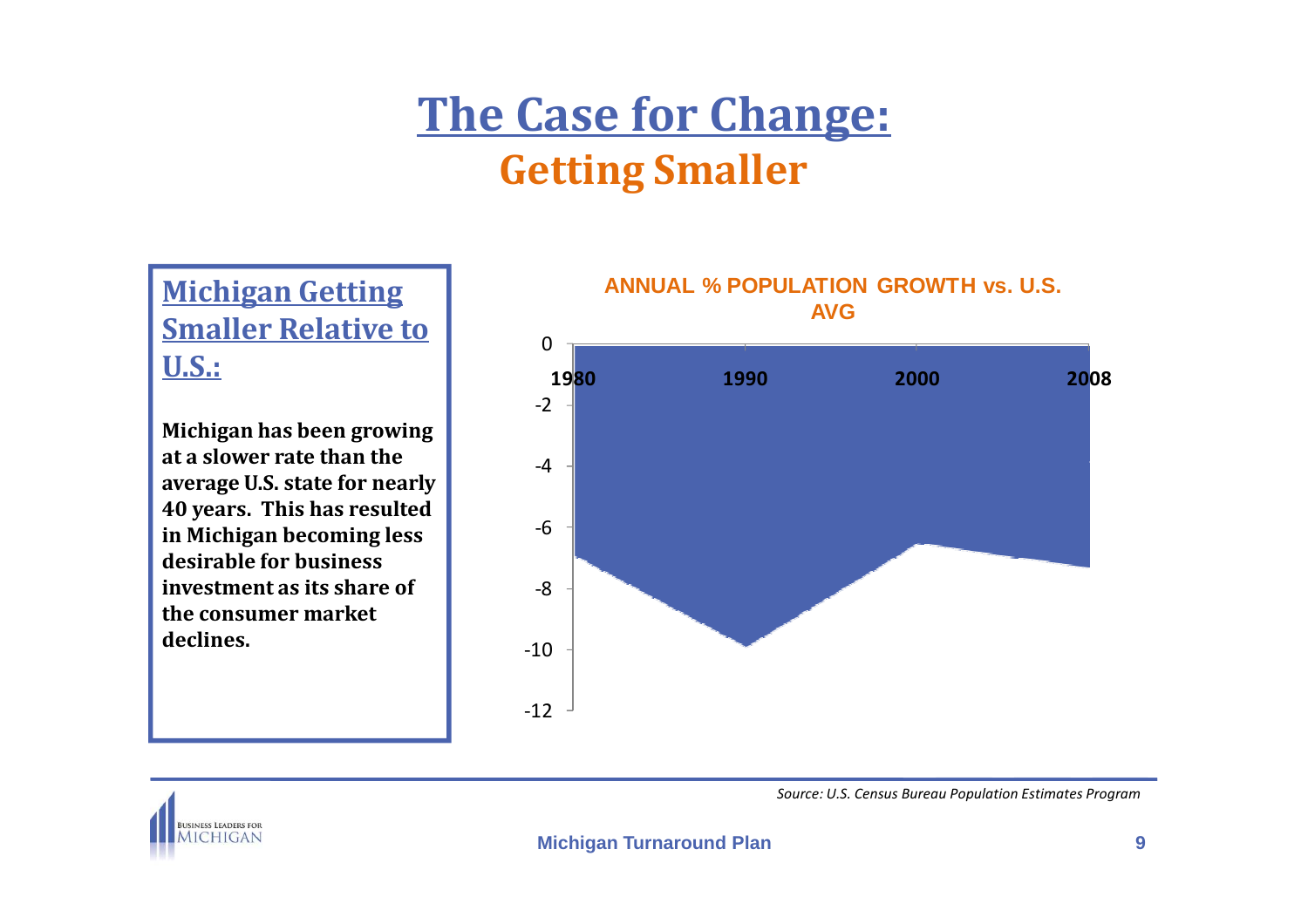# **The Case for Change:Getting Poorer**

**Poorer Relative to U.S.:**

**Michigan's per capita income has been declining for nearly 40 years and the rate of decline has accelerated dramatically in the past decade.**



### **Michigan Getting PER CAPITA INCOME % GROWTH vs. U.S. AVERAGE**



*Source: U.S. Bureau of Economic Analysis*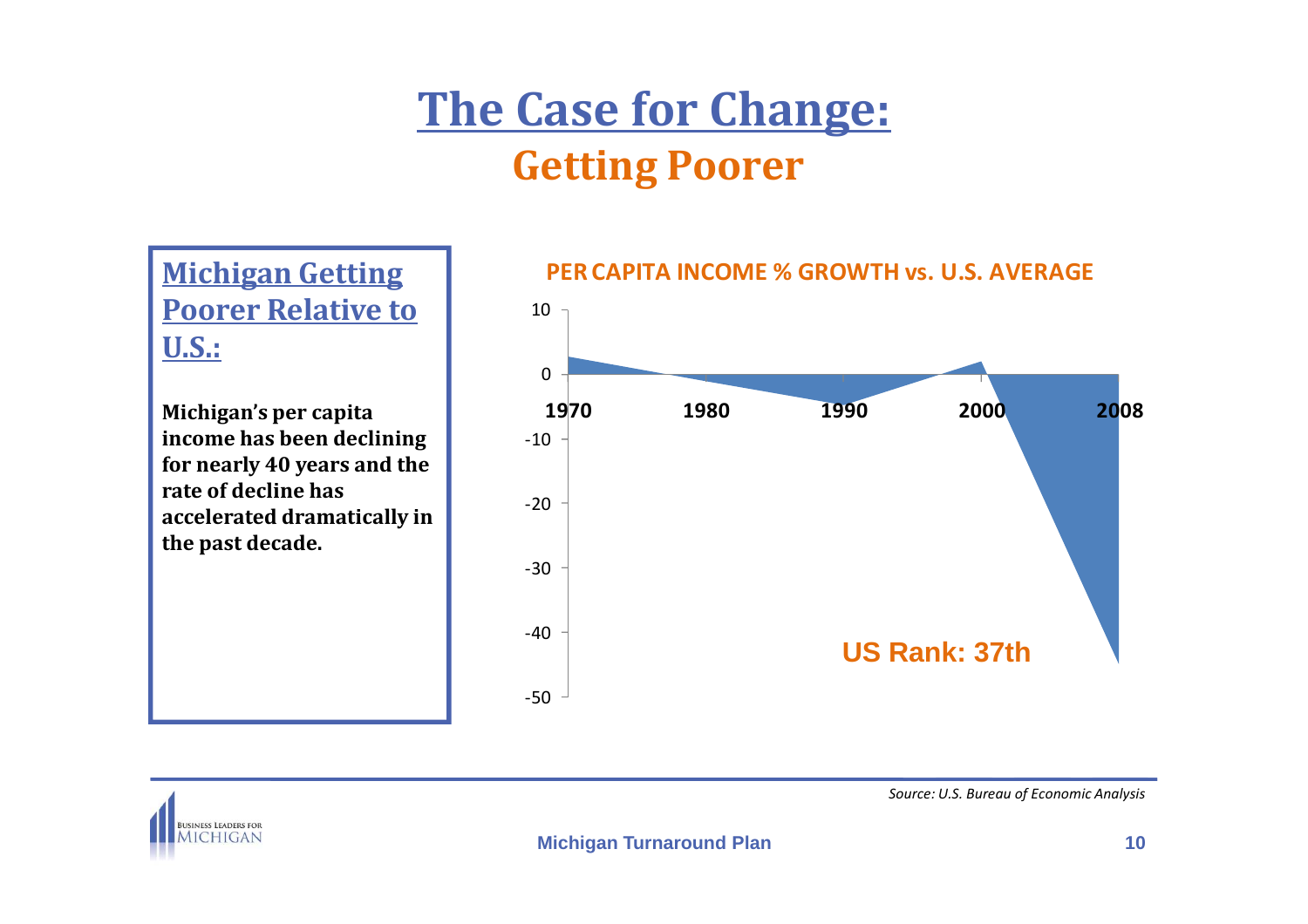# **The Case for Change:Getting Poorer**

### **Michigan Ranks Last in GDP Growth:**

- **Michigan's Gross Domestic Product (GDP) is \$382 Billion as of June 2009**
- **Since 2000, if Michigan's economy had grown at the average rate of the Top 10 states, Michigan would produce \$118B (31%) more GDP**

| <b>State</b> | <b>GDP CAGR,</b><br>2000-07<br>Percent | <b>GDP</b> growth<br>2008-09(Q2)<br>Percent | 2008-09(Q2)<br>Rank |
|--------------|----------------------------------------|---------------------------------------------|---------------------|
| ΜI           | $-0.1$                                 | $-7.6$                                      | 50                  |
| ΟH           | 0.7                                    | $-3.6$                                      | 40                  |
| IN           | 1.3                                    | $-4.2$                                      | 41                  |
| GА           | 2.0                                    | $-2.7$                                      | 36                  |
| <b>TN</b>    | 2.7                                    | $-2.2$                                      | 30                  |
| AL           | 2.7                                    | $-2.2$                                      | 31                  |
| IL.          | 1.6                                    | $-2.4$                                      | 33                  |
| NС           | 2.8                                    | $-2.6$                                      | 34                  |
| CA           | 2.7                                    | $-1.7$                                      | 27                  |
| МA           | 1.7                                    | $-1.0$                                      | 19                  |
| <b>TX</b>    | 3.4                                    | $-0.4$                                      | 13                  |
| Top 101      | 3.2                                    | $-1.2$                                      |                     |



*Source: 2010 BLM Benchmarking Report*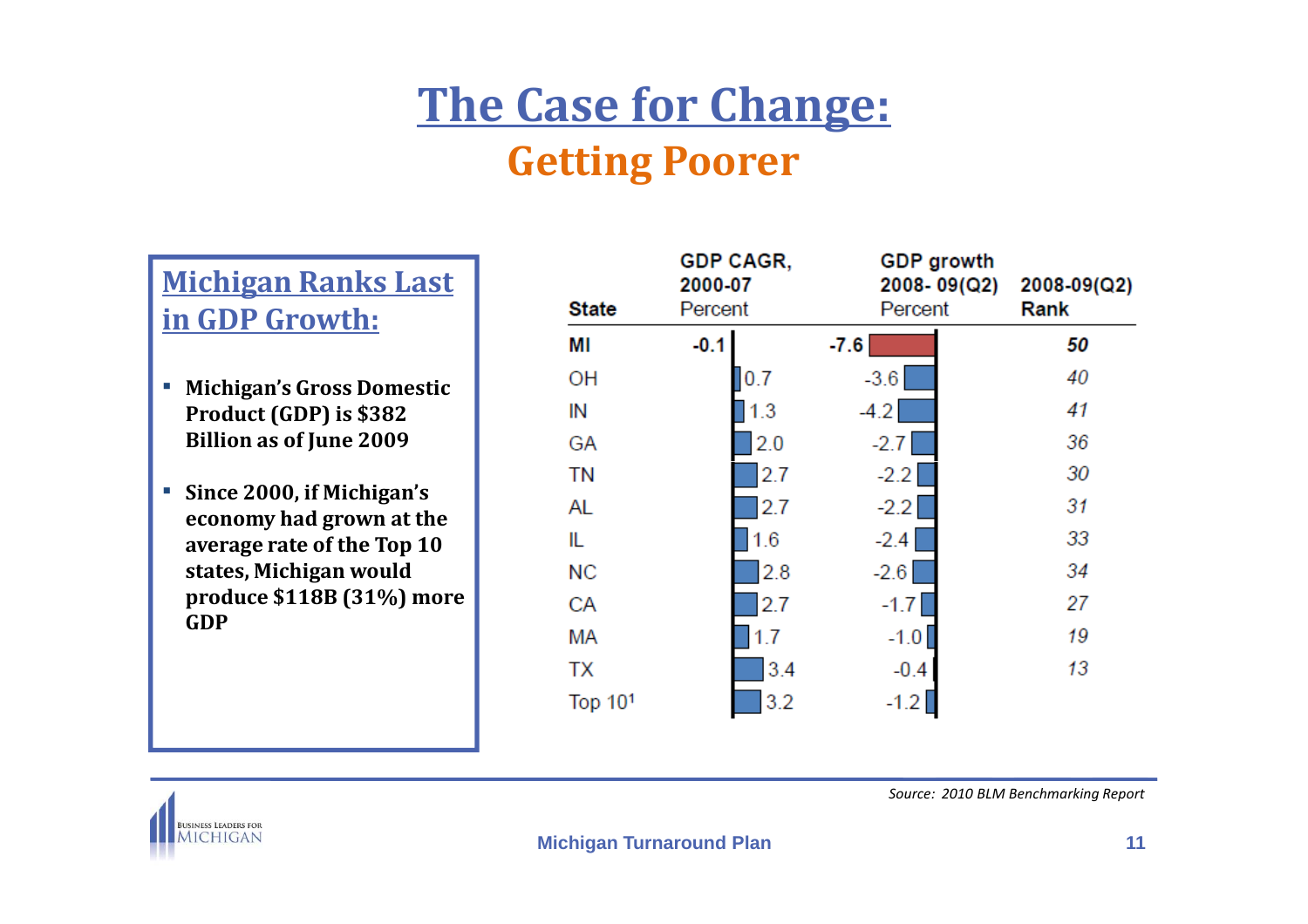# **The Case for Change:Declining or Flat State Tax Revenue**

**Michigan Revenues Reflect State's Economy:**

**Since 2000, state tax revenue has declined or been flat. Even when tax increases to the MBT and personal income were enacted in 2007, only short-term revenue increases resulted due to the deteriorating state of the Michigan economy.**



**BUSINESS LEADERS FOR MICHIGAN** 

*Source: Michigan Senate Fiscal Agency, "Major Sources of Tax Revenue"AEG Estimates for FY 2009, 2010, 2011*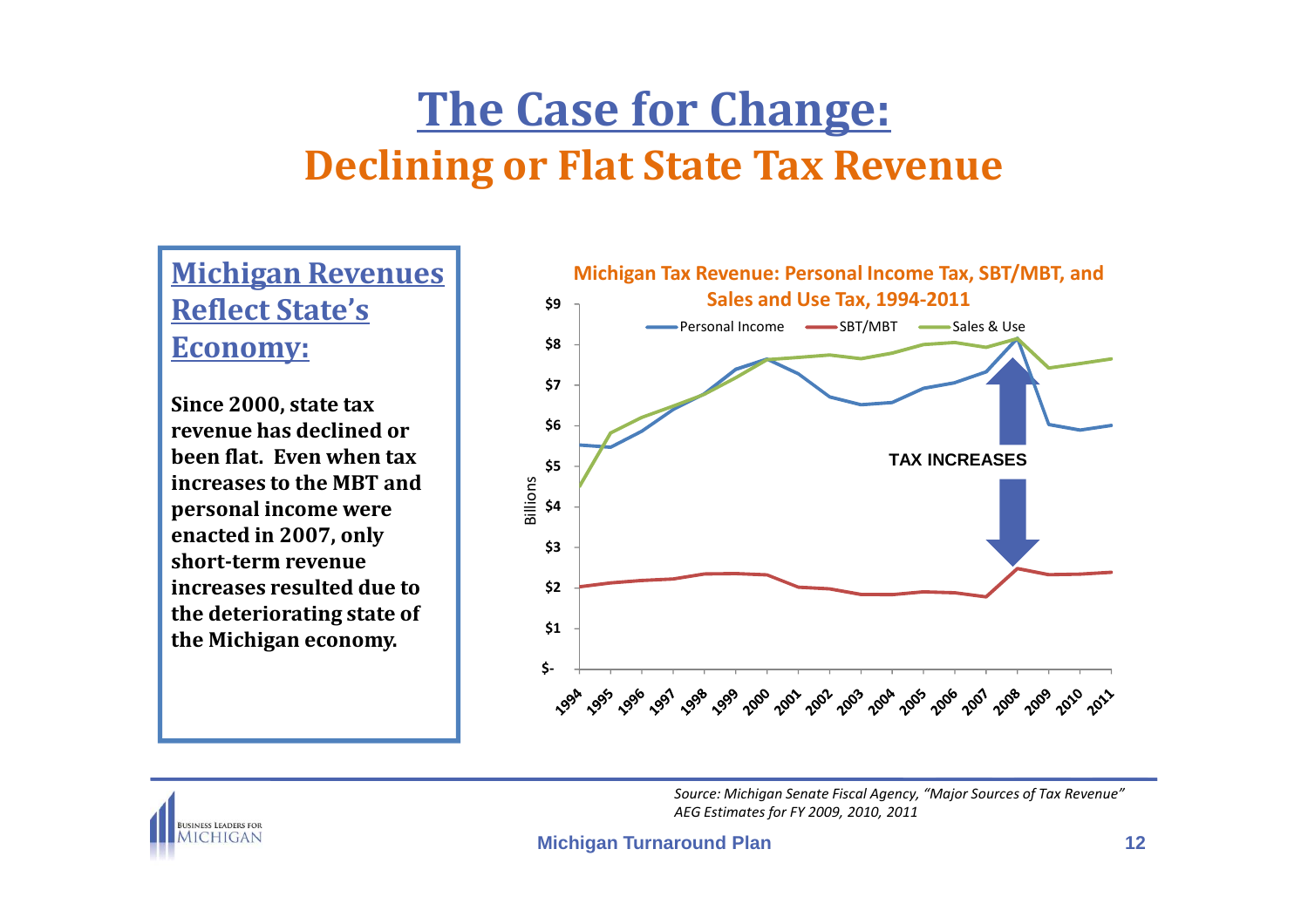# **The Case for Change:State Spending Priorities**

**Health & Human Services Consume State Spending:**

**The state has managed to balance the budget the past decade largely with onetime budget fixes, federal stimulus funds & cutting areas that would most drive economic growth –higher education and transportation.**

#### **State Gross Expenditures, Percentage Change, FY 2000-2010**





*Source: State of Michigan Executive Budget FY 2009, "Historical Expenditures/Appropriations Gross," Executive Budget FY 2000, Executive Budget FY 2010, Michigan Civil Service Commission Annual WorkforceReports, U.S. Bureau of Labor Statistics Consumer Price Index for All Urban Consumers: All Items*

**Michigan Turnaround Plan**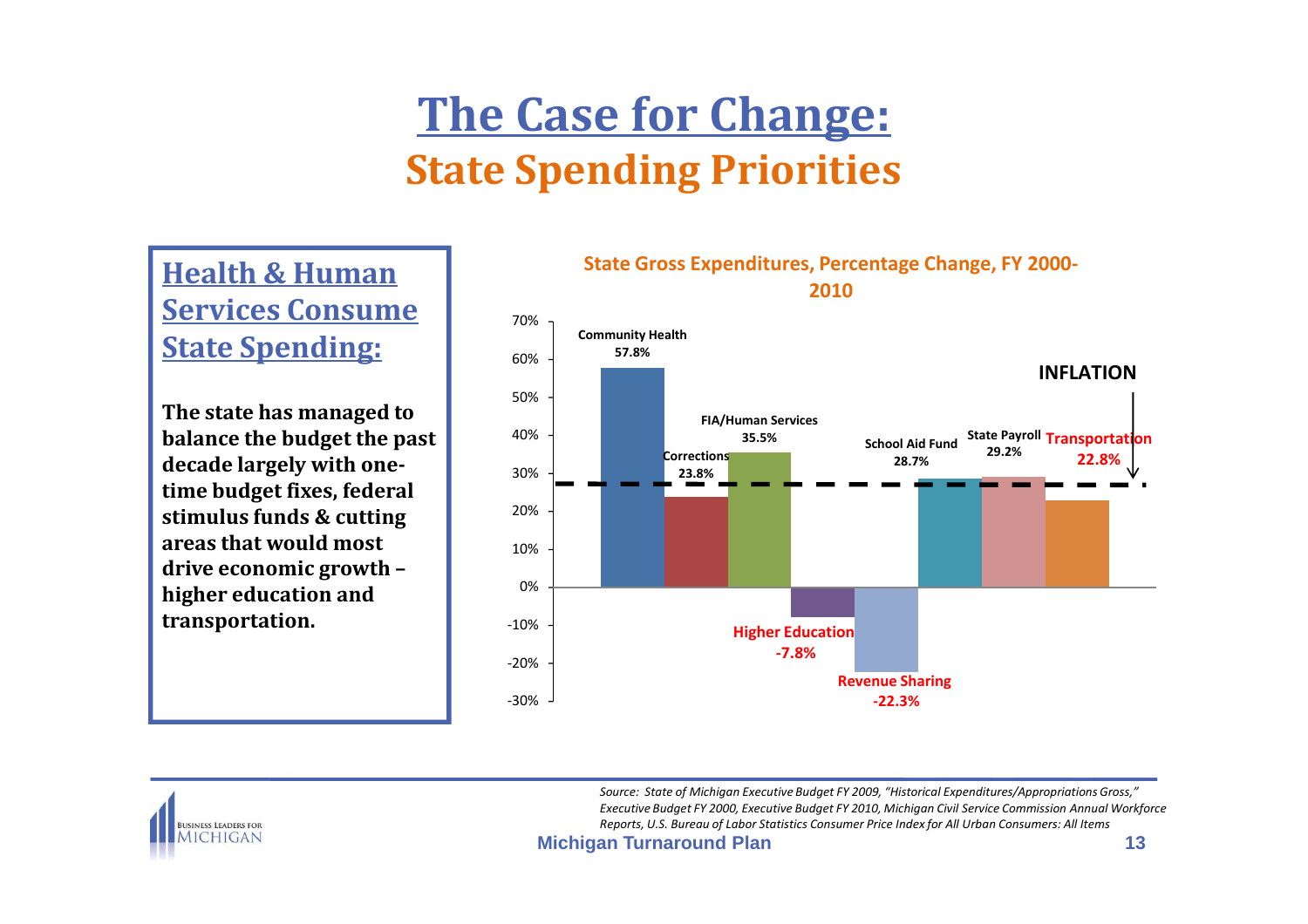# **The Case for Change:States Must Compete for Jobs & People**





Source: <sup>1</sup> Gross Capital Formation 1990-2008 (Knol.com) ² Pew Research Center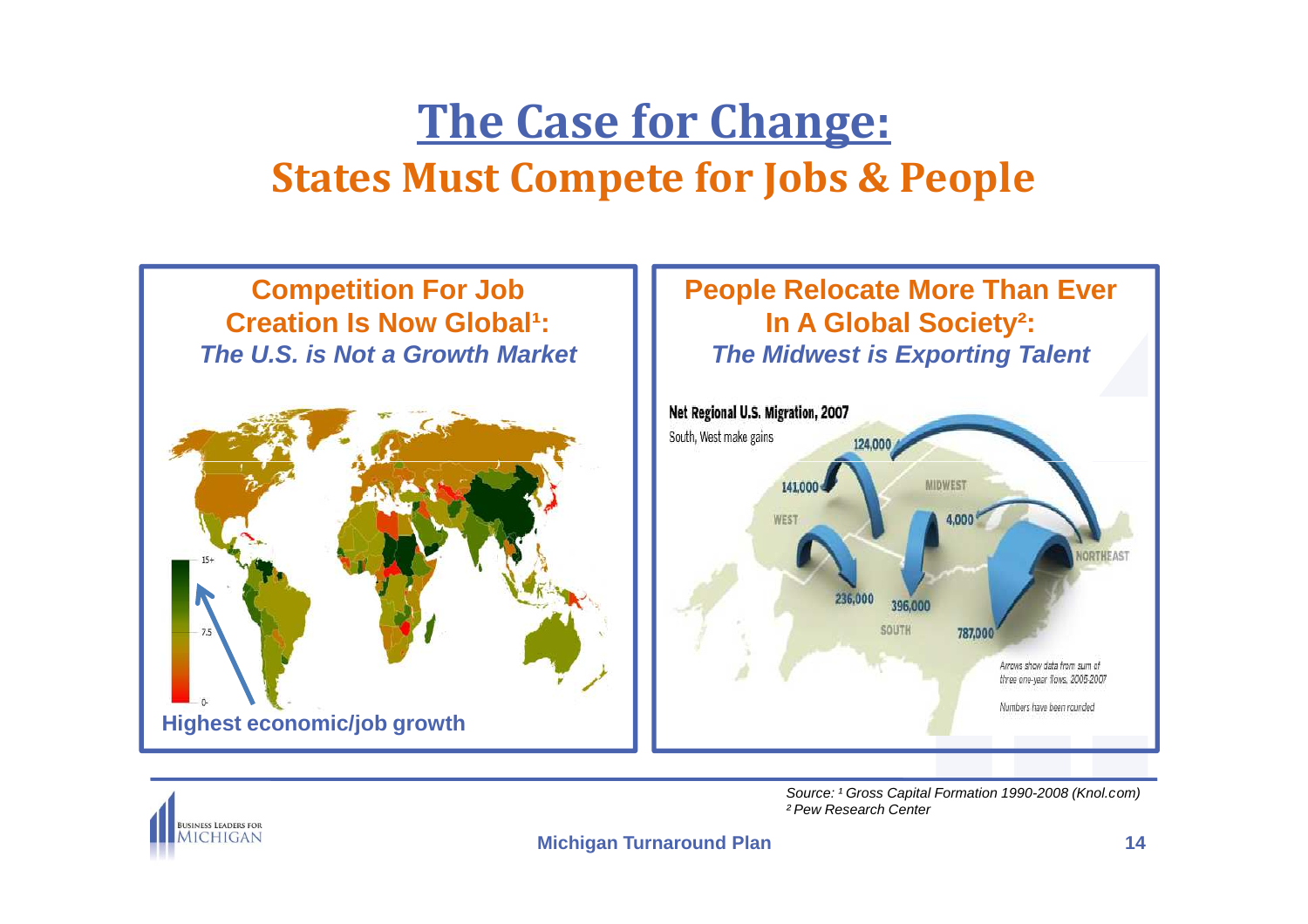# **The Case for Change:Competitiveness Matters**

# **Growth:**

**The most competitive locations are places where costs are commensurate with the market, value and assets offered by the location. Top Ten states generally are competitive locations that have resulted in: strong job growth, high per capita income growth and high rankings as a place to live, work or grow a business.\***

**The more competitive a state is…the more likely it will be among the Top Ten states for:A Competitive A Competitive Location Means**<br>Location Means



\* All sources US Bureau of Economic AnalysisSee slides **15 & 16** for ratings

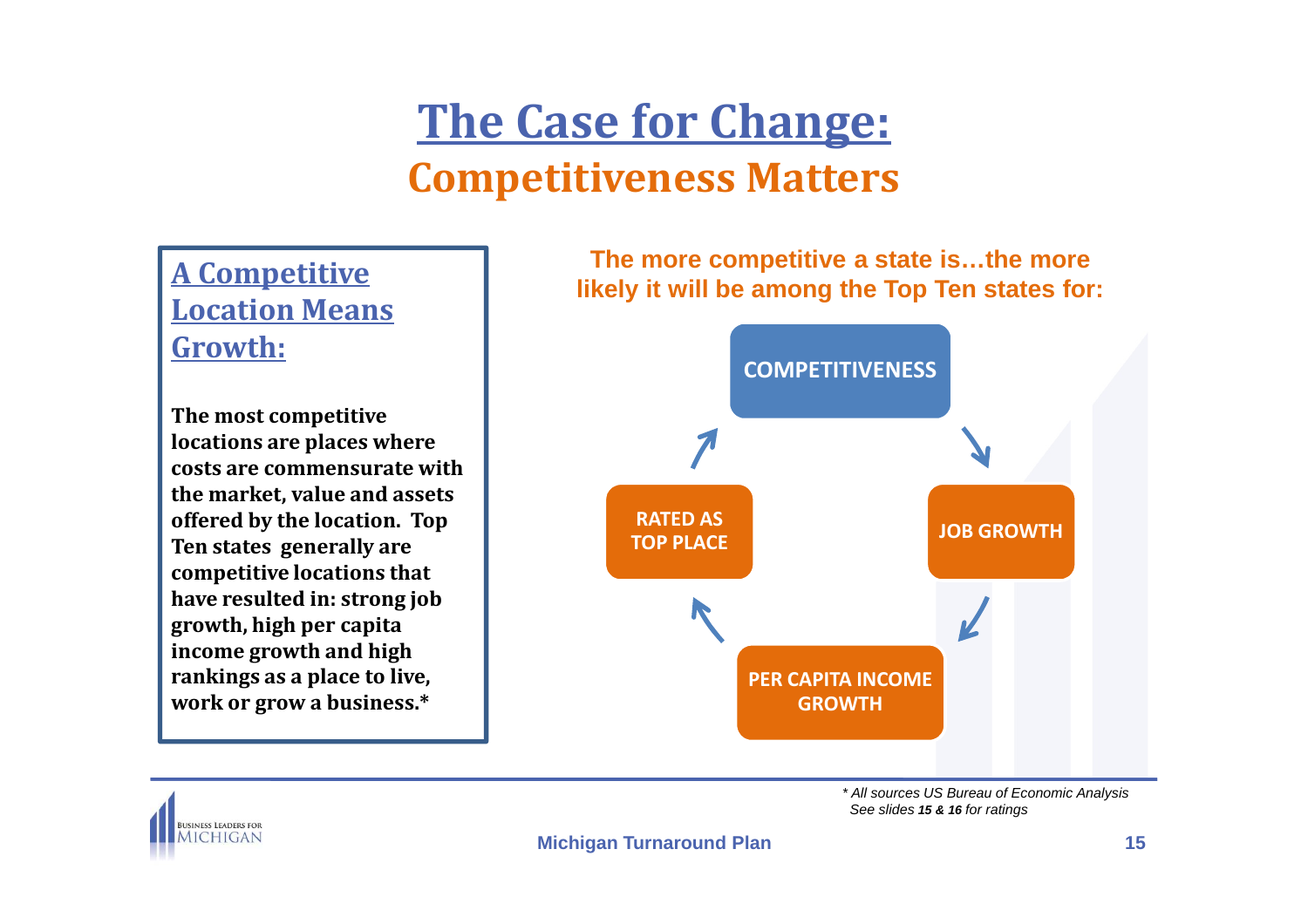# **The Case for Change:Michigan Is Not** *Perceived* **As Competitive**

### **The Top Ten: States Most Frequently Cited for Top Job Climate**

| 2009 Top Ranked<br><b>States</b>  | <b>Site Selection</b><br><b>Top Ten</b> | <b>Directorship</b><br><b>Top Ten</b> | <b>Forbes Magazine</b><br><b>Top Ten</b> | <b>CEO Magazine</b><br><b>Top Ten</b> | <b>CNBC</b><br><b>Top Ten</b> |
|-----------------------------------|-----------------------------------------|---------------------------------------|------------------------------------------|---------------------------------------|-------------------------------|
| 1. TEXAS                          | $\boldsymbol{X}$                        | $\boldsymbol{\mathsf{X}}$             | $\boldsymbol{X}$                         | $\boldsymbol{\mathsf{x}}$             | $\boldsymbol{X}$              |
| 2. VIRGINIA                       | $\mathsf{X}$                            | $\boldsymbol{X}$                      | $\boldsymbol{X}$                         | $\boldsymbol{X}$                      | $\mathsf{X}$                  |
| 3. (TIE) COLORADO                 |                                         | $\boldsymbol{X}$                      | $\boldsymbol{X}$                         | $\boldsymbol{X}$                      | $\boldsymbol{X}$              |
| 3. (TIE) GEORGIA                  | $\boldsymbol{\mathsf{X}}$               |                                       | $\boldsymbol{\mathsf{X}}$                | $\boldsymbol{\mathsf{X}}$             | $\mathsf{X}$                  |
| 3. (TIE) NORTH<br><b>CAROLINA</b> | $\boldsymbol{x}$                        |                                       | $\boldsymbol{X}$                         | $\boldsymbol{\mathsf{X}}$             | $\boldsymbol{X}$              |
| 6. (TIE) TENNESSEE                | $\mathsf{x}$                            | $\boldsymbol{\mathsf{X}}$             |                                          | $\boldsymbol{\mathsf{X}}$             | $\boldsymbol{X}$              |
| 6. (TIE) UTAH                     |                                         | $\boldsymbol{x}$                      | $\boldsymbol{\mathsf{X}}$                |                                       | $\mathbf x$                   |
| 8. (TIE) INDIANA                  | $\boldsymbol{\mathsf{X}}$               | $\boldsymbol{\mathsf{X}}$             |                                          |                                       |                               |
| 8. (TIE) NEBRASKA                 |                                         | $\boldsymbol{X}$                      | $\boldsymbol{X}$                         |                                       |                               |
| 8. (TIE) NORTH<br><b>DAKOTA</b>   |                                         | $\boldsymbol{x}$                      | $\boldsymbol{\mathsf{X}}$                |                                       |                               |
| <b>MICHIGAN</b>                   |                                         |                                       |                                          |                                       |                               |
|                                   |                                         |                                       |                                          |                                       |                               |

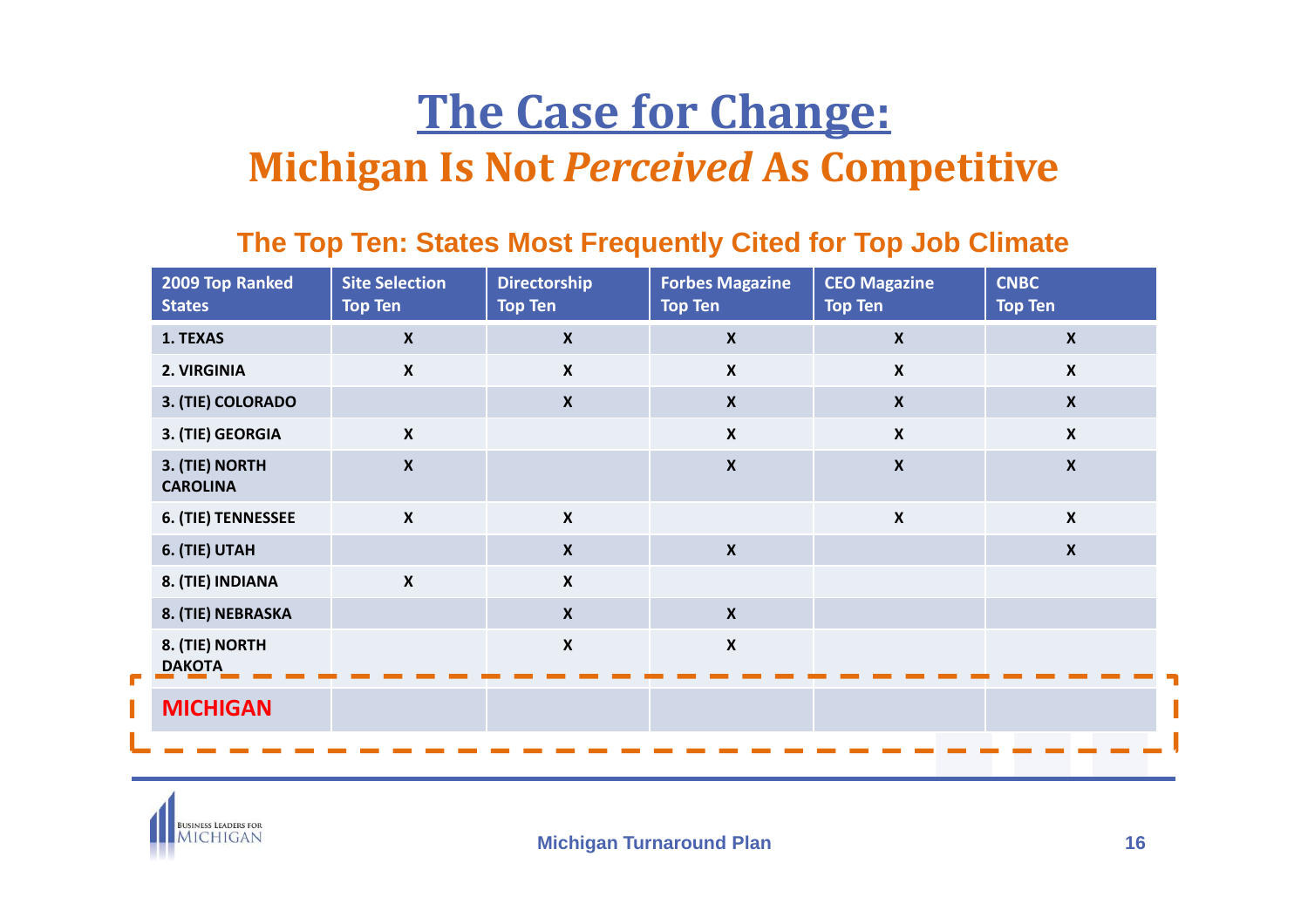# **The Case for Change:Michigan Has Not** *Performed* **Competitively**

### **The Top Ten: States That Have Performed Best Since 1990**

| <b>Top Performing States</b> | 1990-2008 Job Growth<br>(BEA) | <b>Number of Times Among</b><br>1990-2009 Per Capita<br><b>Income Growth (BEA)</b><br><b>Top 25 States in National</b><br>"Best State" Rankings* |                         |
|------------------------------|-------------------------------|--------------------------------------------------------------------------------------------------------------------------------------------------|-------------------------|
| 1. WYOMING                   | 2.7%                          | 5.1%                                                                                                                                             | 4                       |
| 2. UTAH                      | 3.8%                          | 3.9%                                                                                                                                             | 4                       |
| <b>3. NORTH DAKOTA</b>       | 2.3%                          | 4.9%                                                                                                                                             | 4                       |
| <b>4. MONTANA</b>            | 2.8%                          | 4.3%                                                                                                                                             | $\mathbf{1}$            |
| <b>5. COLORADO</b>           | 2.9%                          | 4.1%                                                                                                                                             | $\overline{\mathbf{a}}$ |
| <b>6. SOUTH DAKOTA</b>       | 2.4%                          | 4.5%                                                                                                                                             | 4                       |
| 7. NEW MEXICO                | 2.5%                          | 4.3%                                                                                                                                             | $\mathbf{0}$            |
| 8. TEXAS                     | 2.7%                          | 4.0%                                                                                                                                             | 5                       |
| 9. LOUISIANA                 | 1.7%                          | 4.6%                                                                                                                                             | $\mathbf{1}$            |
| <b>10. WASHINGTON</b>        | 2.1%                          | 4.0%                                                                                                                                             | 3                       |
| <b>US</b>                    | 1.7%                          | 3.8%                                                                                                                                             |                         |
| <b>49. MICHIGAN</b>          | $0.8\%$ (48 <sup>th</sup> )   | $3.2\%$ (50 <sup>th</sup> )                                                                                                                      | $\mathbf 0$             |



NOTE: Top Ten had to be > national average in both employment & per capita income growth•See previous slide for ranking sources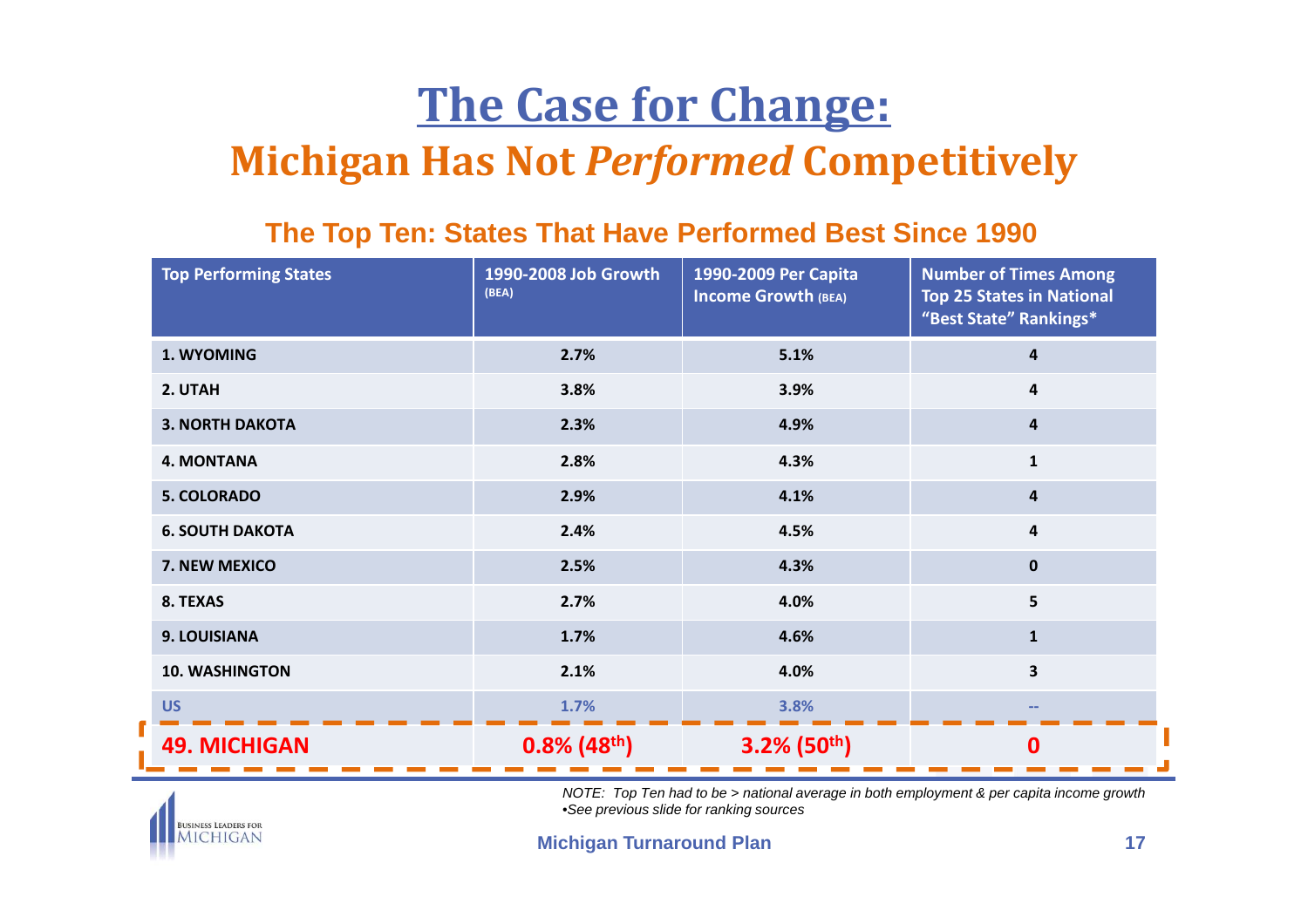### **Michigan Total Business Costs > Most States:**

**Companies pay on average 3-4% more in total business costs in Michigan than the U.S. average which grows to as much as 20% against states we most often compete against for manufacturing or knowledge jobs. That is the difference between making a profit or not to many businesses.**







SOURCE: 2010 BLM Benchmarking Report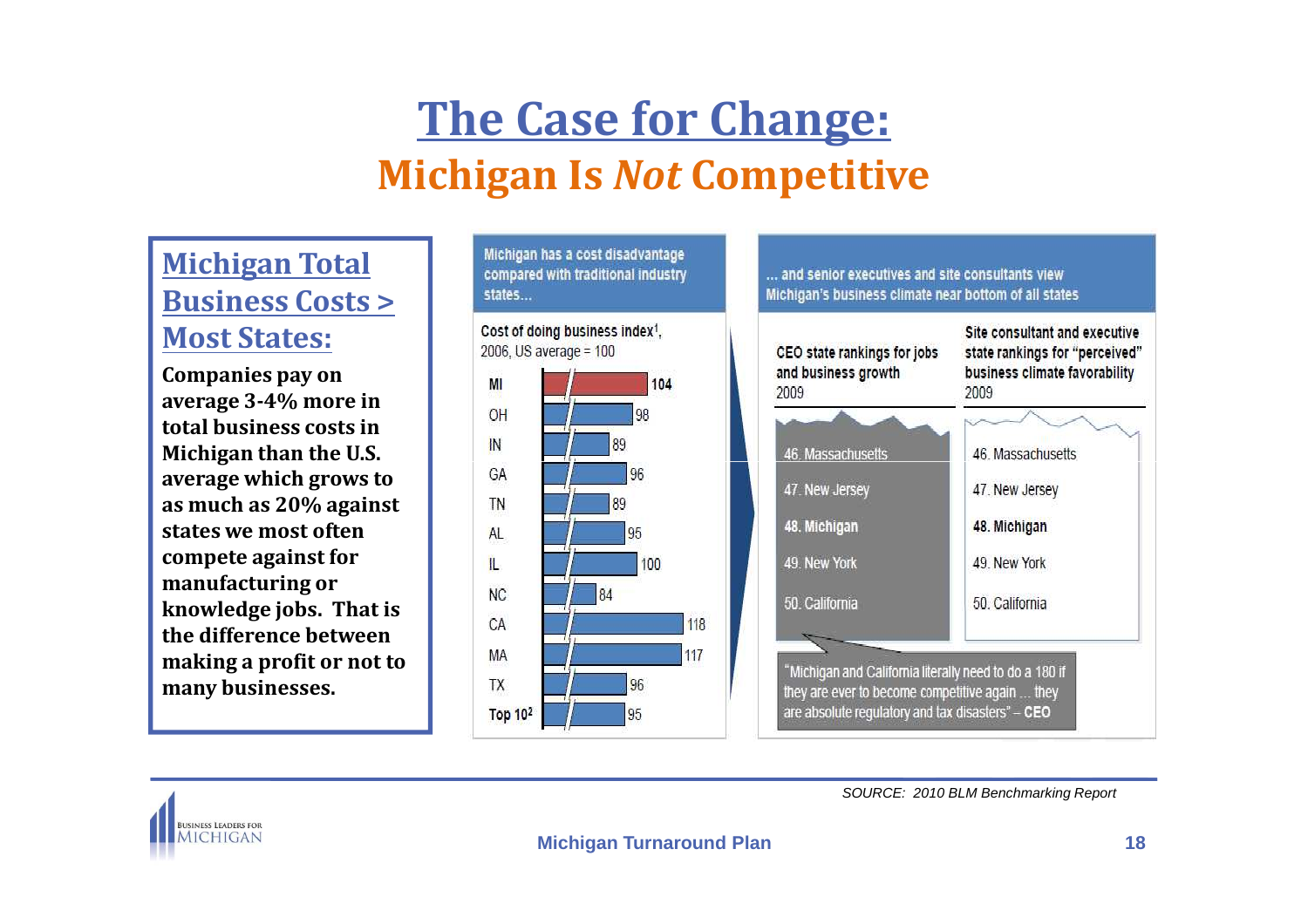### **Michigan Taxes on Business > Individuals:**

**Business taxes, such as corporate, property and unemployment insurance, are generally** *higher* **in Michigan than in other states. Taxes on individuals, such as sales and personal income, are generally** *lower* **than in other states.** 

| Michigan's corporate and unemployment tax climates are in bottom<br>five states in the country          |                  |                                                            |    |                  |                               |
|---------------------------------------------------------------------------------------------------------|------------------|------------------------------------------------------------|----|------------------|-------------------------------|
| <b>Components of business tax climate</b><br><b>Business Taxes</b><br>2009 state rankings, 1= best rank |                  |                                                            |    |                  |                               |
|                                                                                                         | Corporate<br>tax | <b>Property</b><br>Une ap.<br>tax <sup>1</sup><br>ins. tax |    | <b>Sales tax</b> | <b>Personal</b><br>income tax |
| <b>MI</b>                                                                                               | 48               | 25                                                         | 46 | 11               | 15                            |
| <b>FOH</b>                                                                                              | 33               | 46                                                         | 15 | 36               | 47                            |
| <b>I</b> IN                                                                                             | 23               | 7                                                          | 13 | 19               | 11                            |
| <b>GA</b>                                                                                               | 8                | 36                                                         | 20 | 16               | 30                            |
| $\mathsf{T}N$                                                                                           | 12               | 38                                                         | 32 | 48               | 8                             |
| <b>AL</b>                                                                                               | 21               | 13                                                         | 14 | 33               | 17                            |
| ŢΙL                                                                                                     | 28               | 41                                                         | 43 | 39               | 10                            |
| ∎NC                                                                                                     | 26               | 37                                                         | 6  | 38               | 37                            |
| CA                                                                                                      | 45               | 5                                                          | 16 | 43               | 49                            |
| МA                                                                                                      | 47               | 44                                                         | 49 | 9                | 16                            |
| TX                                                                                                      | 42               | 30                                                         | 9  | 28               | 7                             |

#### **States Michigan often competes with for jobs**

SOURCE: 2010 BLM Benchmarking Report

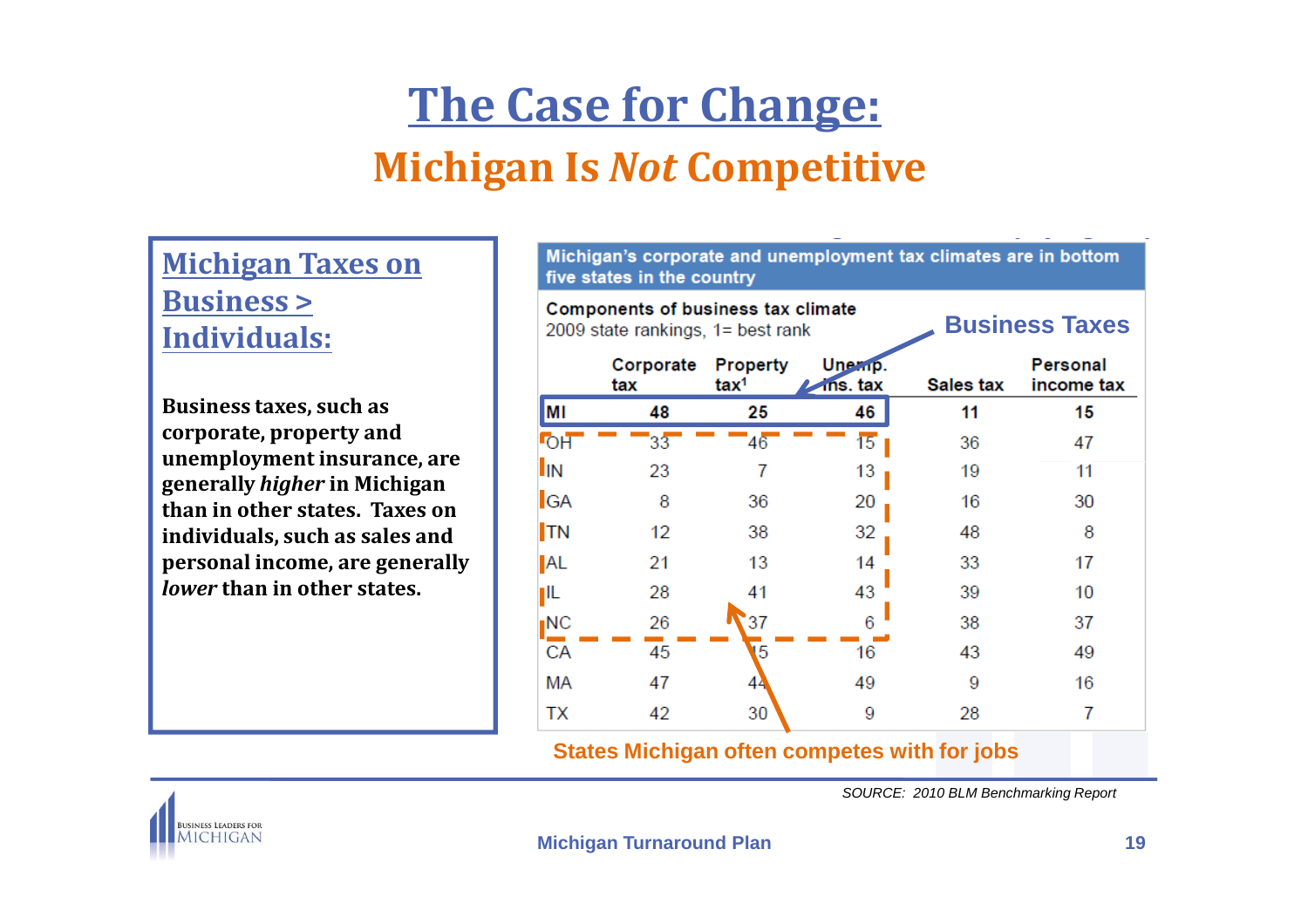**Higher Costs Not Offset By Enough Advantages:**

**Companies compare the "total cost of doing business" against a region's assets when evaluating site location decisions. In Michigan, we rank average to below average on nearly every site location factor which fails to offset our higher cost structure.**





SOURCE: 2010 BLM Benchmarking Report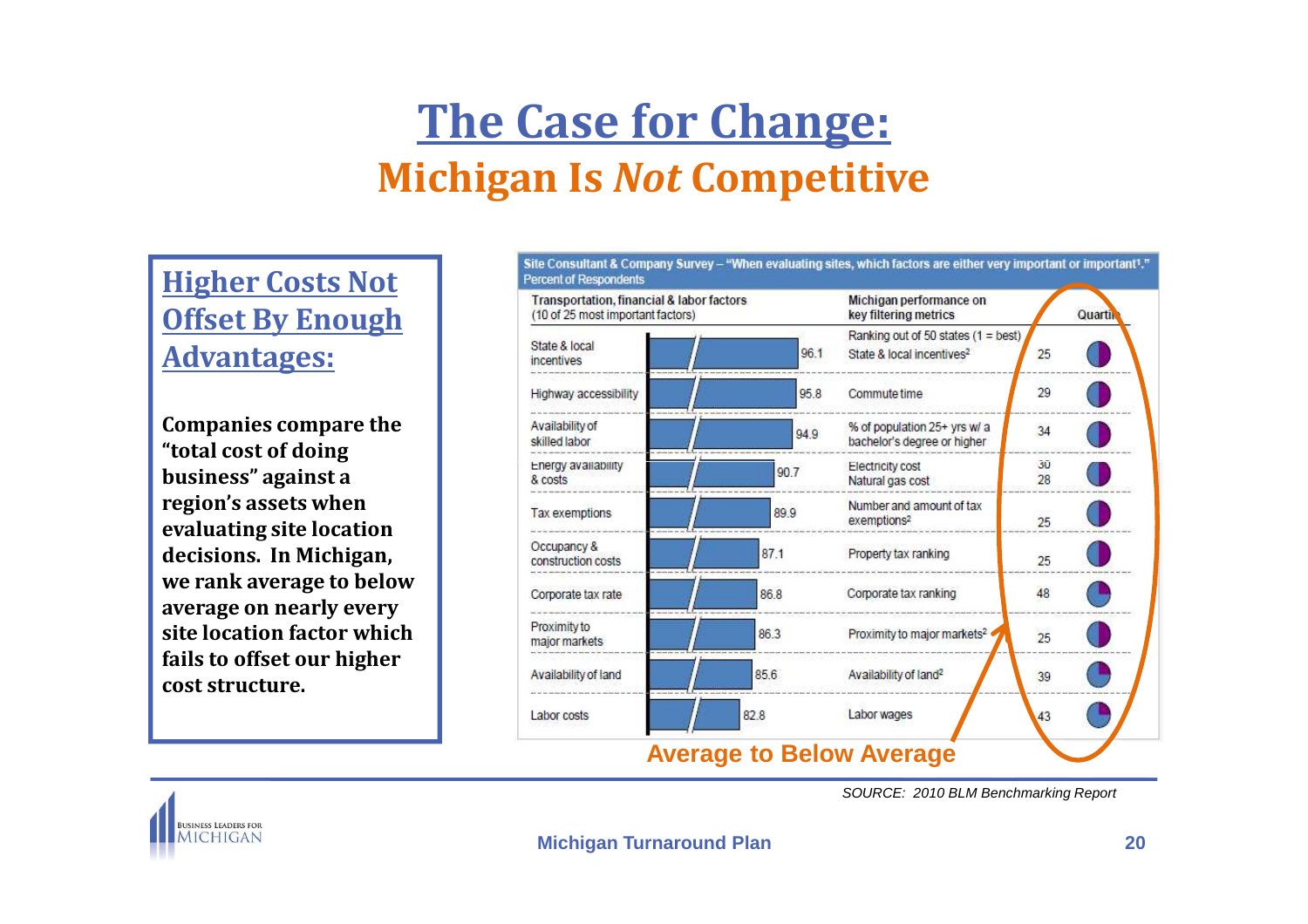

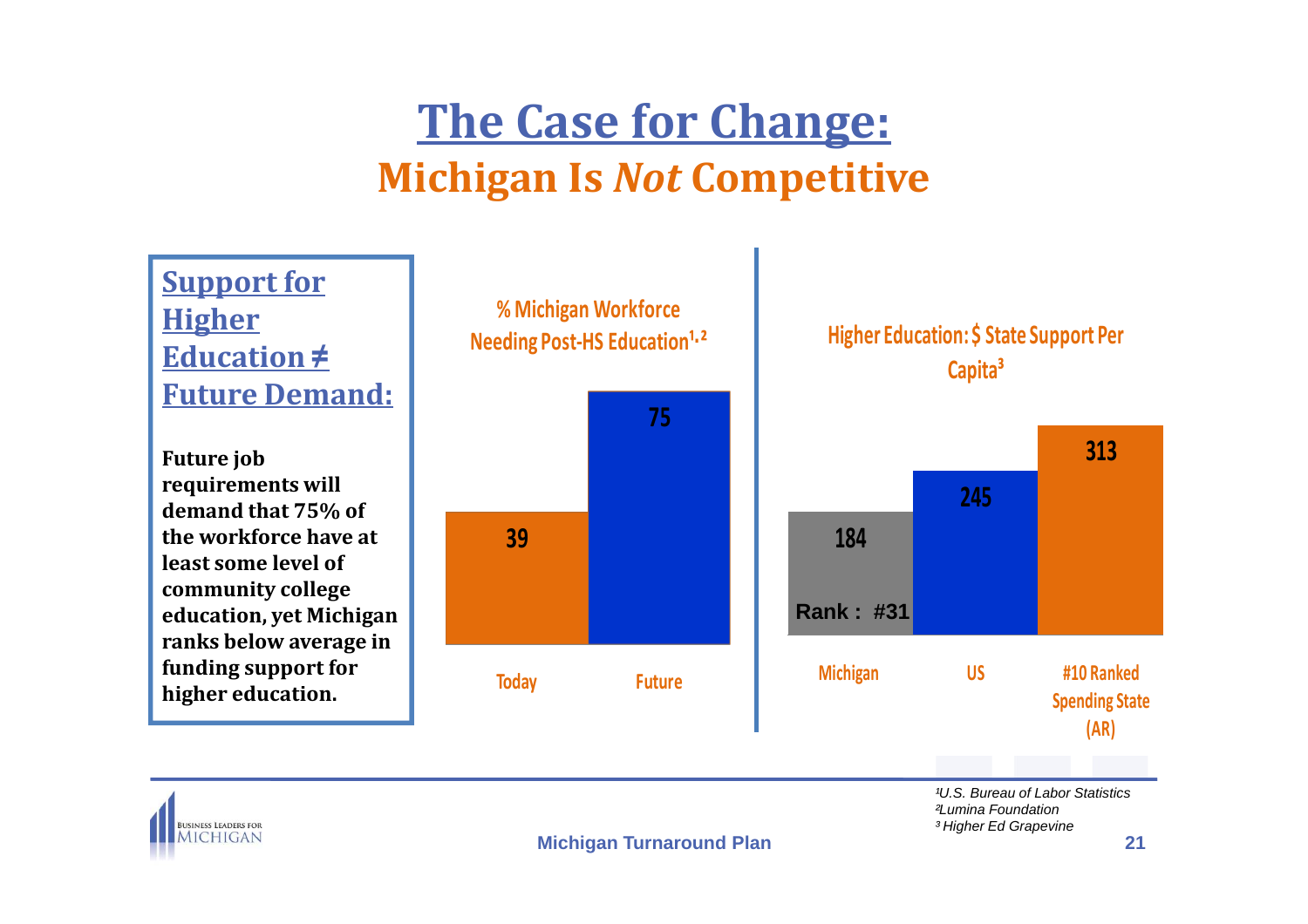

SOURCE: ALEC (NAEP SCORES), Governing & Center for the Study of Education Policy, Illinois State University (2009)

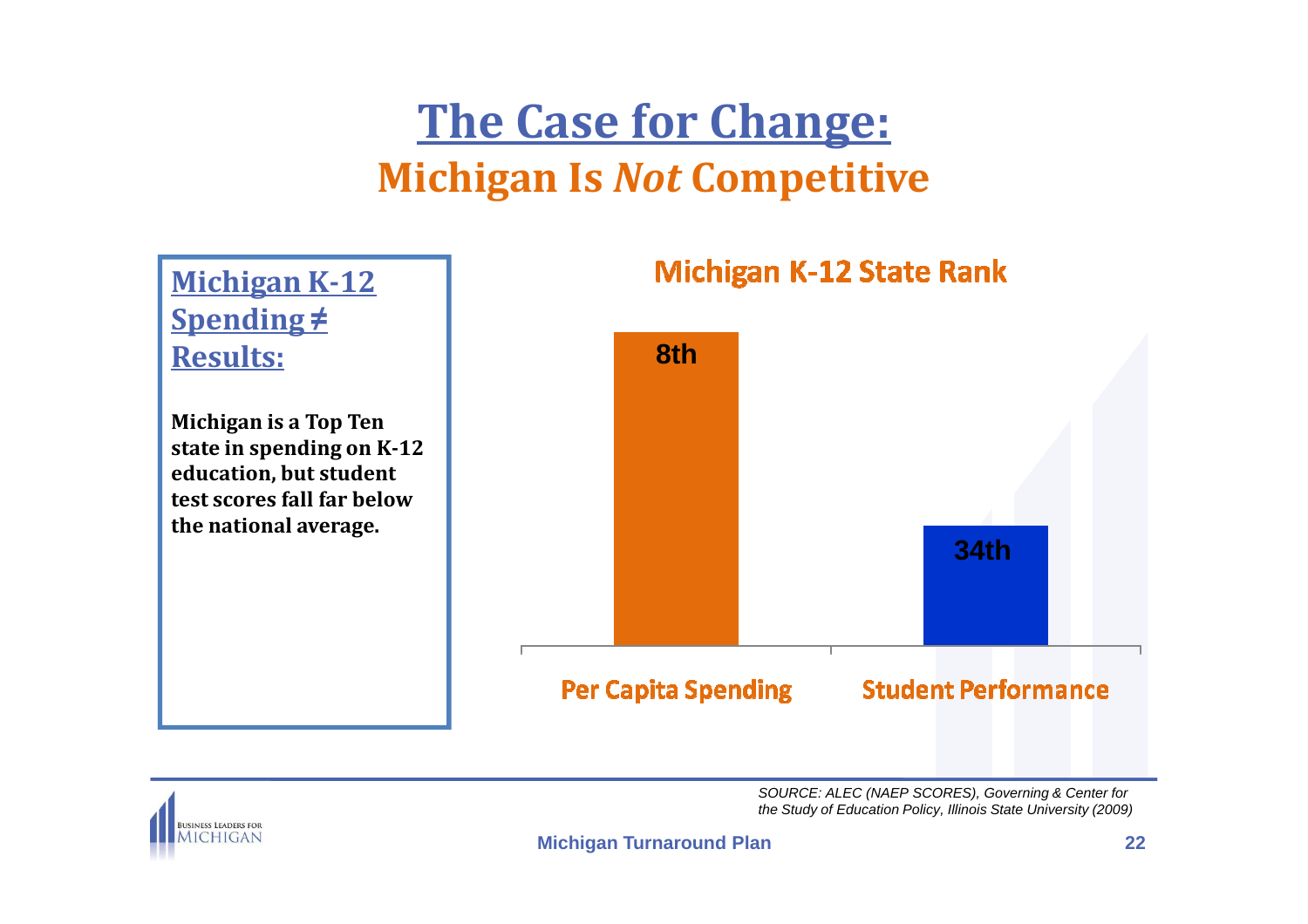**Michigan Is Not Leveraging Transportation Assets:**

**Michigan has the potential in 2050 to be the largest North American land-cargo port, a major U.S. rail center, a significant air-cargo hub and a minor sea port. With strategic infrastructure investments, Michigan could ensure it takes advantage of these potential assets.**



SOURCE: America 2050

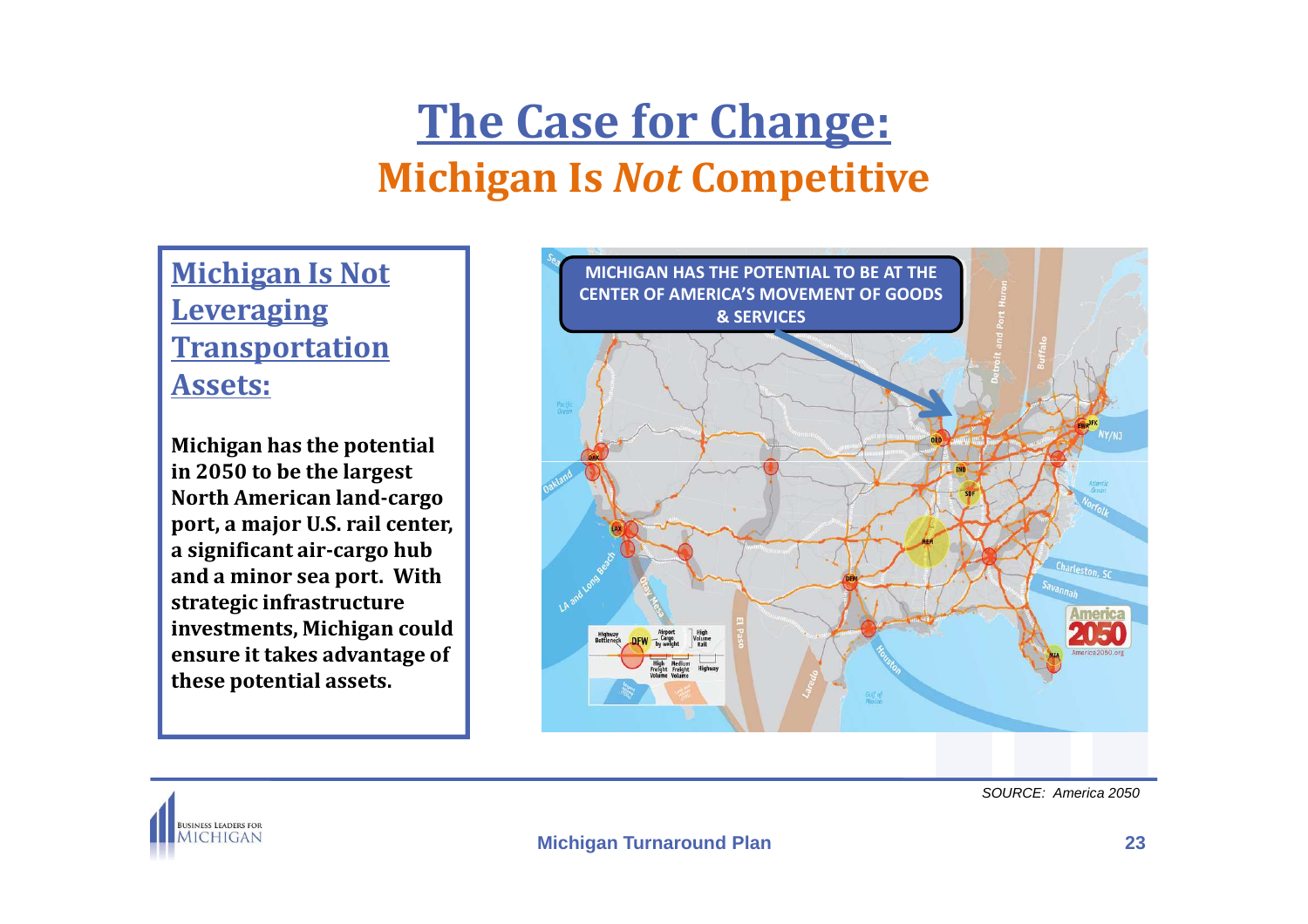**Michigan Rank Among 50 States<sup>1</sup> Michigan's Transportation System Reflects Low Funding Levels:612State & Local Highway Spending \$/Per Capita²38th29thUrban Interstate Condition Urban Congestion Reason Foundation** ² Governing**Michigan's poor highway conditions are related to low levels of per capita funding support, especially when considering our harsh weather conditions.358453Michigan US #10 Ranked Spending State (VT)Rank #46**

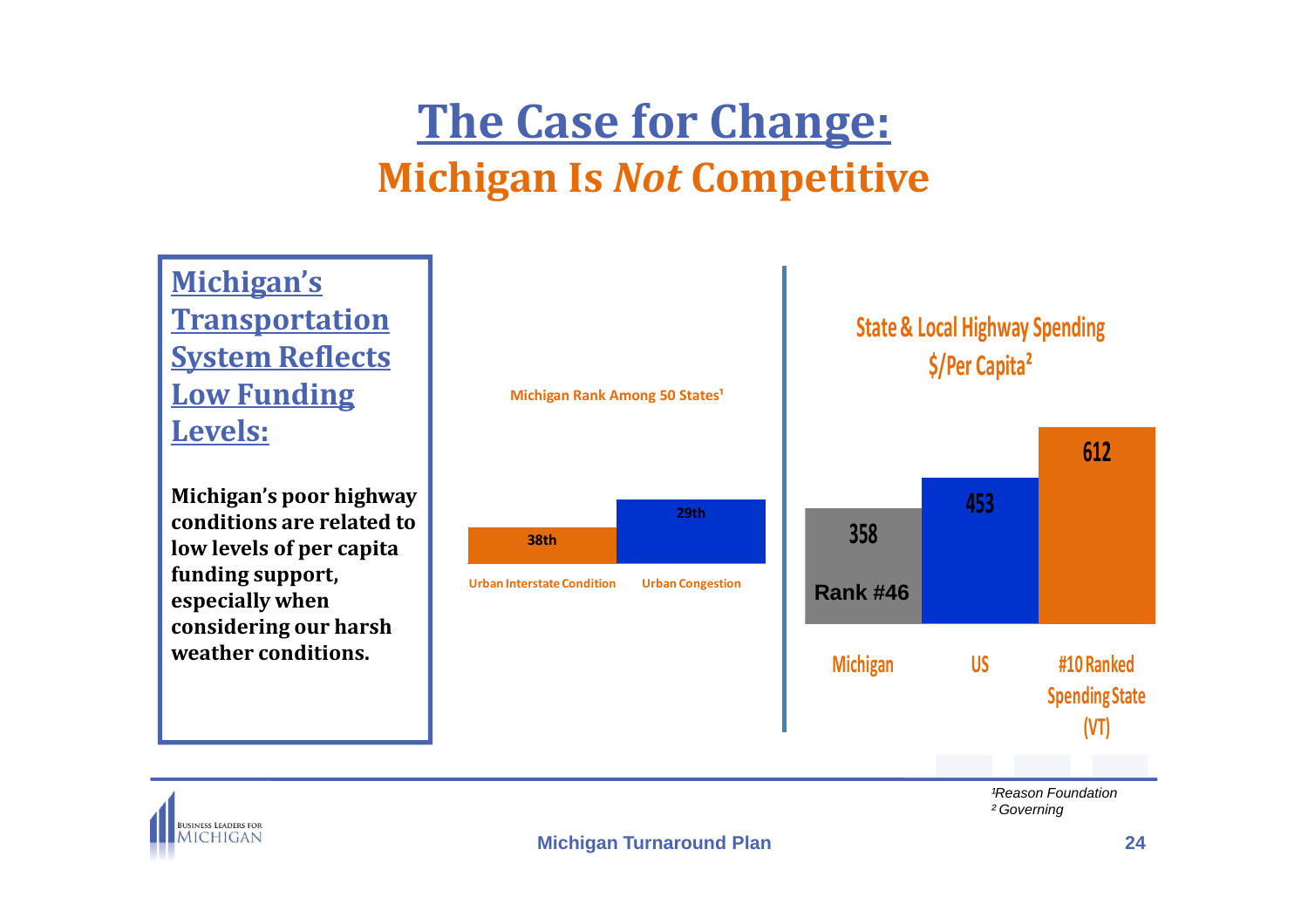### **Michigan Is Not Leveraging Geographic Assets:**

**Locations that have unique assets have advantages over other locations in a global marketplace. Michigan is projected to be in one of North America's 11 "megaurban regions" in 2050 and is surrounded by a prime recreational and life-style asset – fresh water.** 





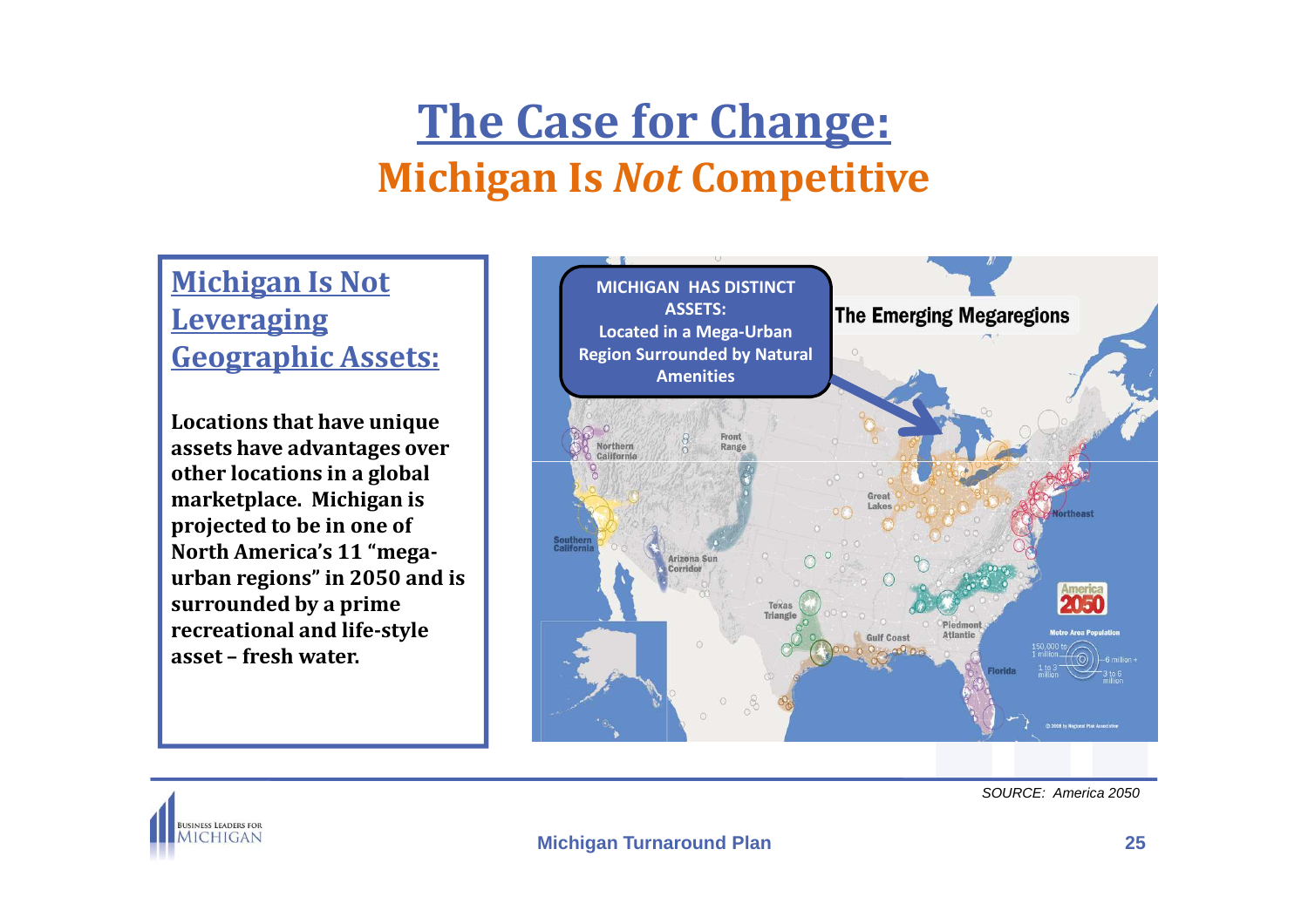**Michigan Ranks Low On Livability Relative to Top Ten States:**

**Michigan cities are generally not seen as desirable places to work, live or grow a business. These perceptions are caused by a mix of facts and image.**

|                                                                          | <b>MICHIGAN:</b><br><b>Highest Rank</b><br><b>Cities</b> | <b>TOP TEN STATES:</b><br><b>Highest Rank</b><br><b>Cities</b> | <b>SOURCE</b>           |
|--------------------------------------------------------------------------|----------------------------------------------------------|----------------------------------------------------------------|-------------------------|
| <b>Best Cities for</b><br>Young<br><b>Professionals</b>                  | 38<br><b>Detroit</b>                                     | $\overline{\mathbf{3}}$<br>Atlanta, GA                         | Forbes                  |
| <b>Best for Career</b>                                                   | 65<br>Ann Arbor                                          | $\overline{2}$<br>Fort Collins, CO                             | Forbes                  |
| <b>Best to Live for</b><br><b>Families</b>                               | 60<br><b>Brighton</b>                                    | $\overline{\mathbf{3}}$<br>Fort Collins, CO                    | Pew                     |
| <b>Best Cities for</b><br><b>Careers &amp;</b><br><b>Quality of Life</b> | <b>None in Top</b><br>50                                 | $\overline{2}$<br>Albuquerque, NM                              | Kiplinger               |
| <b>Most Desirable</b><br><b>Cities</b>                                   | 2 <sup>nd</sup> WORST<br>Detroit                         | $\overline{\mathbf{z}}$<br>Denver, CO                          | <b>Business</b><br>Week |
|                                                                          |                                                          |                                                                |                         |

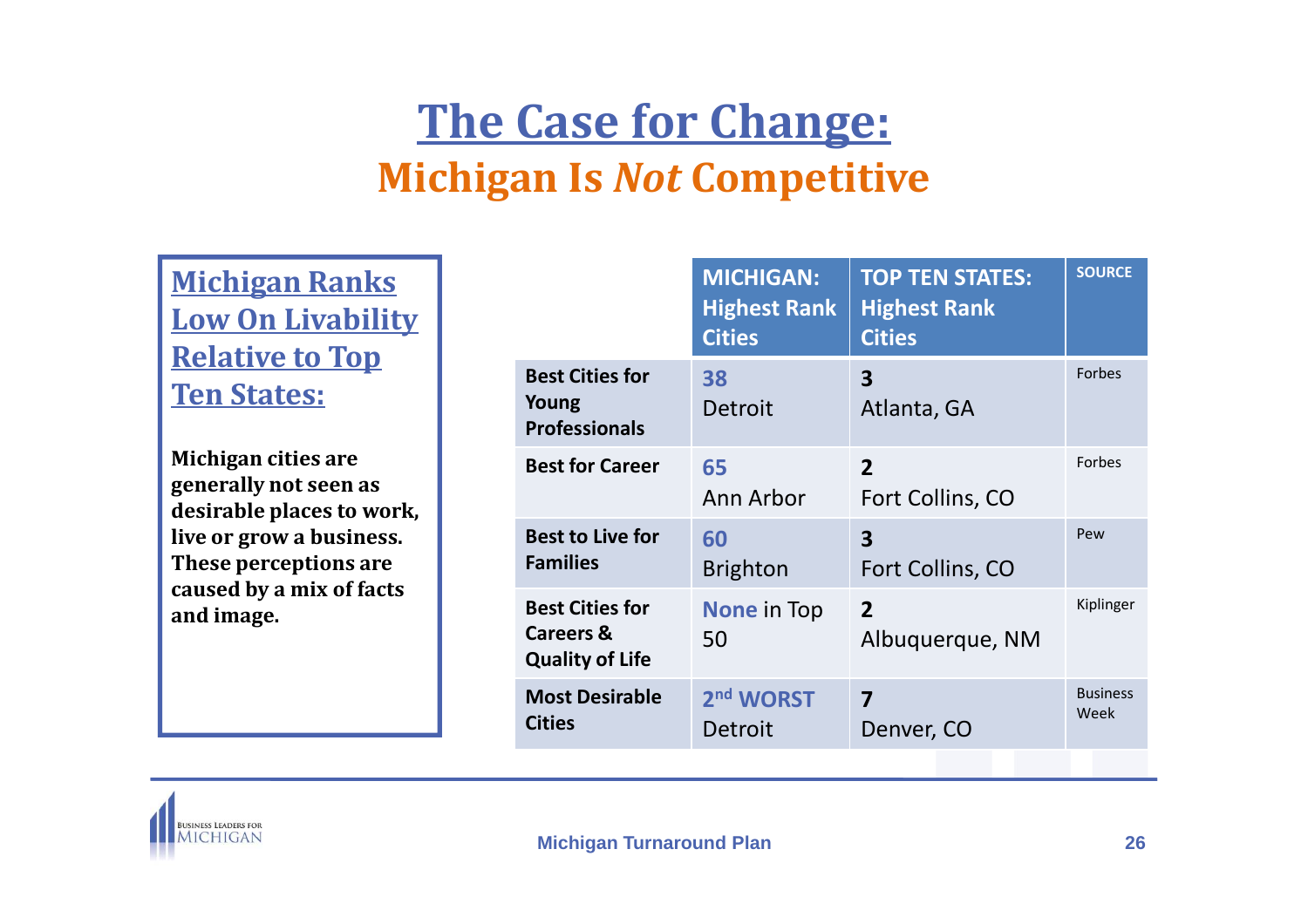### **Michigan Is Not Leveraging Innovation Assets:**

**Michigan has the capability to accelerate growth through increasing entrepreneurism by further leveraging its innovation capabilities.**

### **National Ranking**



1MI Entre. Scorecard ²Kauffman Foundation³NBIA.com



**Michigan Turnaround Plan**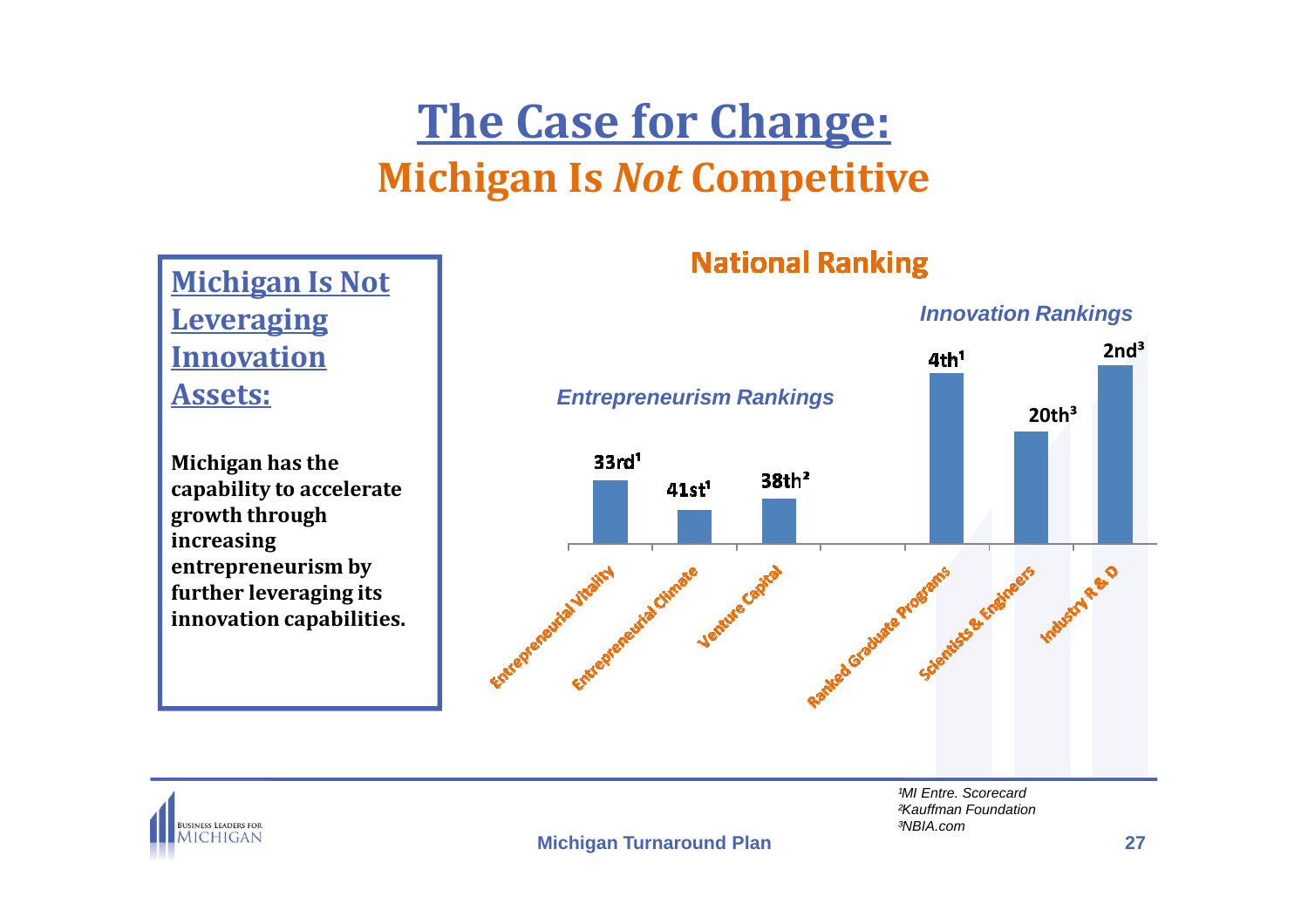# **Michigan Turnaround Plan:Characteristics of Top Ten States**



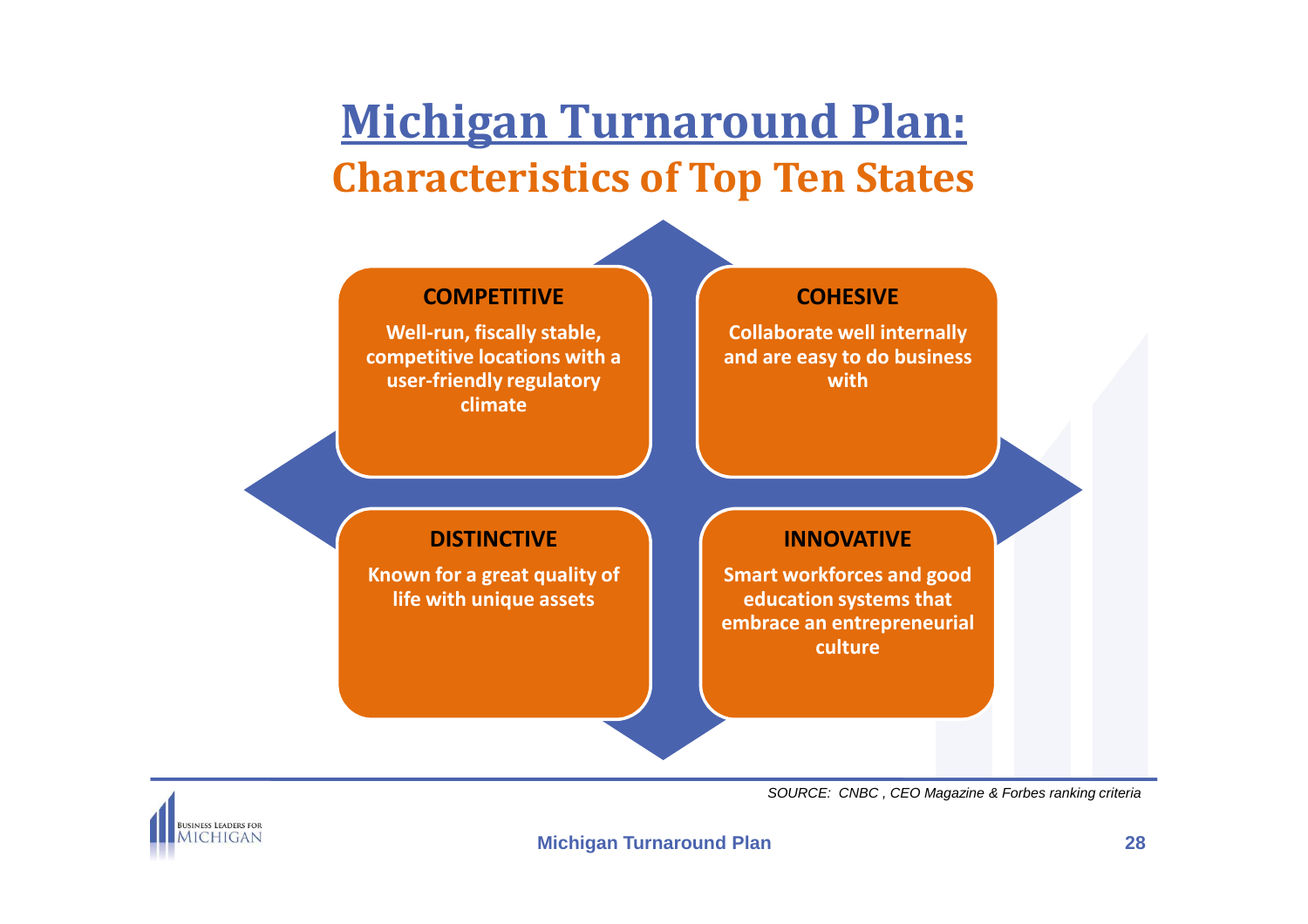# **Michigan Turnaround Plan:Goals**

### **Long-Term**

• **Michigan will become a Top Ten state for job & economic growth**

### **Short-Term**

• **Michigan will become an above average state for job & economic growth**

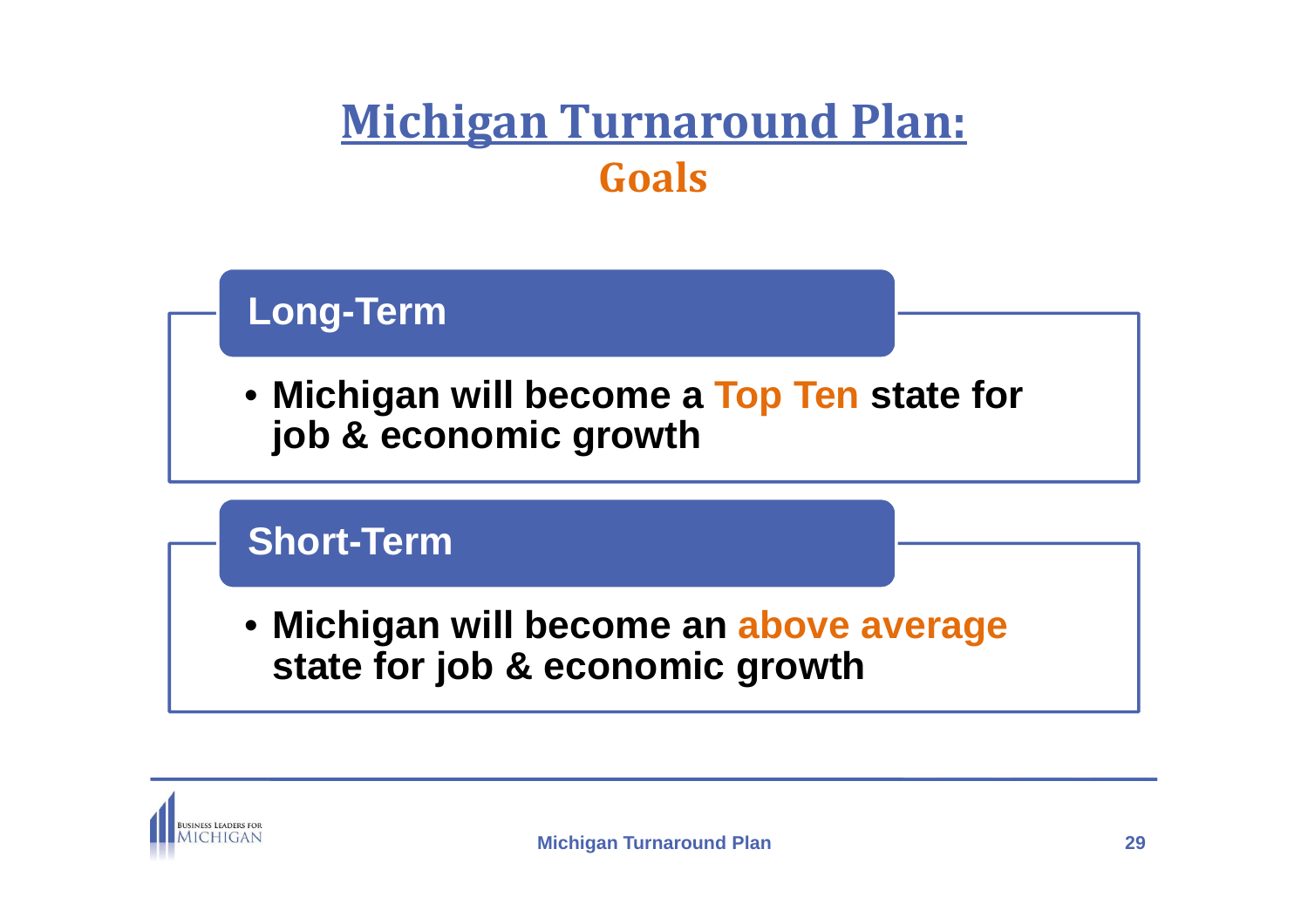# **Michigan Turnaround Plan:**

### **Projected Outcomes Needed by 2020 to be Top Ten**

|                                                        | <b>Michigan</b><br><b>Per Capita Income</b> | <b>Michigan</b><br><b>Private Sector</b><br><b>Employment</b> |
|--------------------------------------------------------|---------------------------------------------|---------------------------------------------------------------|
| Where We Are Today (2009)                              | \$34,025                                    | 3,230,000                                                     |
| "Top Ten" 2020 Target*                                 | \$55,668                                    | 4,033,000                                                     |
| <b>Increase Needed to Reach</b><br>"Top Ten" By 2020 * | $+$ \$21,643 annual<br>income               | $+824,000$ jobs                                               |
|                                                        |                                             |                                                               |



**Michigan Turnaround Plan <sup>30</sup>** \* Based on Michigan accelerating per capita income growth to catch up with the #10 ranked state in 2009, assuming that state continues growing at its' 2000-2009 rate through 2020 . Private employment based on growing at the #10 state's growth rate from 2000-2008 through 2020. All Sources: US Bureau of Economic Analysis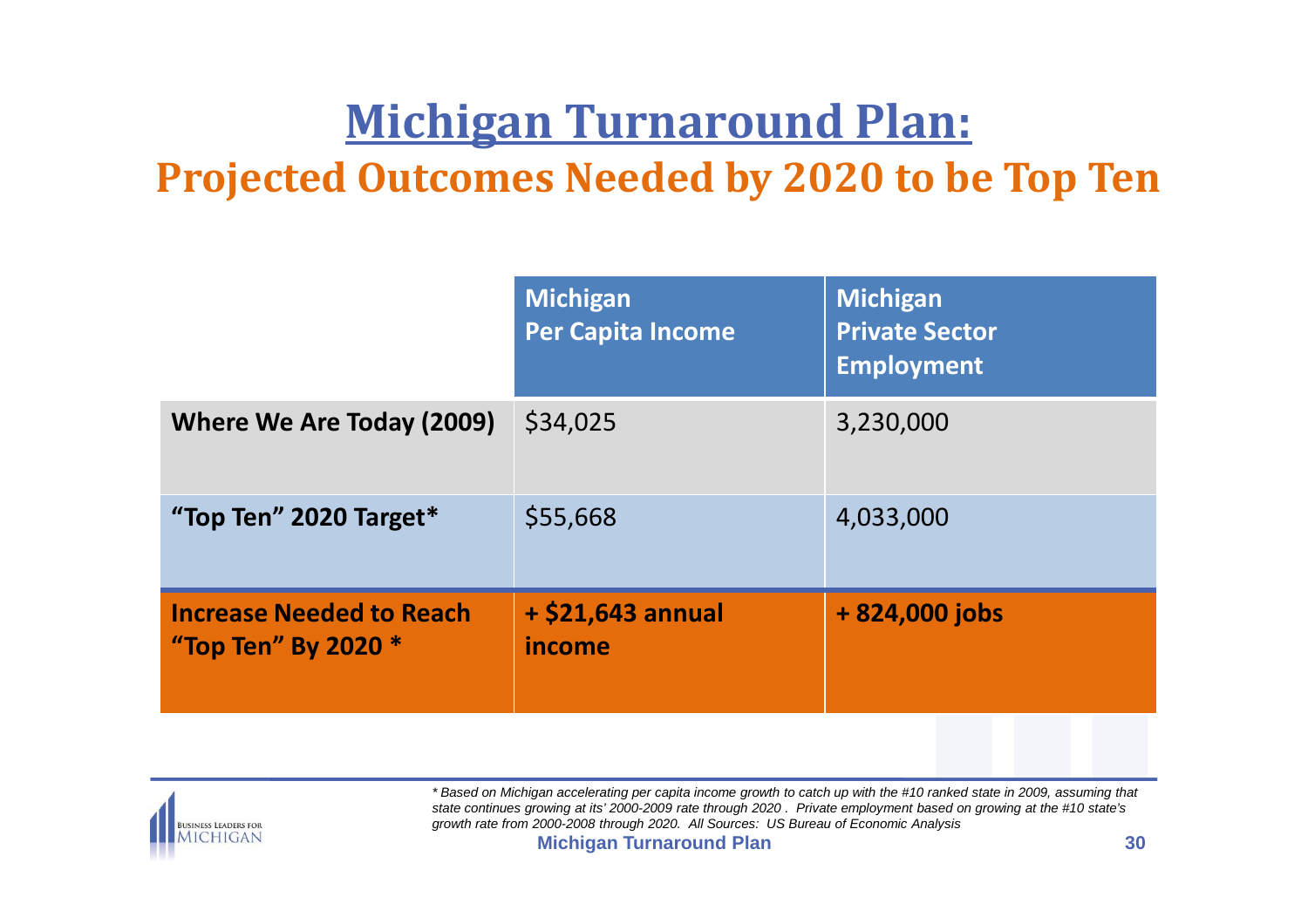# **The Five-Step Michigan Turnaround Plan**

| <b>STEP 1:</b><br><b>Changing the Way We</b><br><b>Manage Our Finances</b> |                                                                                                     |  | <b>STEP 2:</b><br><b>Right-sizing &amp; Enacting</b><br><b>Structural Budget</b><br><b>Reforms</b> |                | <b>STEP 3:</b><br><b>Getting Michigan</b><br><b>Competitive to Attract &amp;</b><br><b>Retain Jobs</b> |  |
|----------------------------------------------------------------------------|-----------------------------------------------------------------------------------------------------|--|----------------------------------------------------------------------------------------------------|----------------|--------------------------------------------------------------------------------------------------------|--|
|                                                                            | <b>STEP 4:</b><br><b>Making Investments</b><br><b>That Create a Great Job</b><br><b>Environment</b> |  | <b>Through Innovation &amp;</b><br><b>Entrepreneurism</b>                                          | <b>STEP 5:</b> | <b>Accelerating Job Growth</b>                                                                         |  |

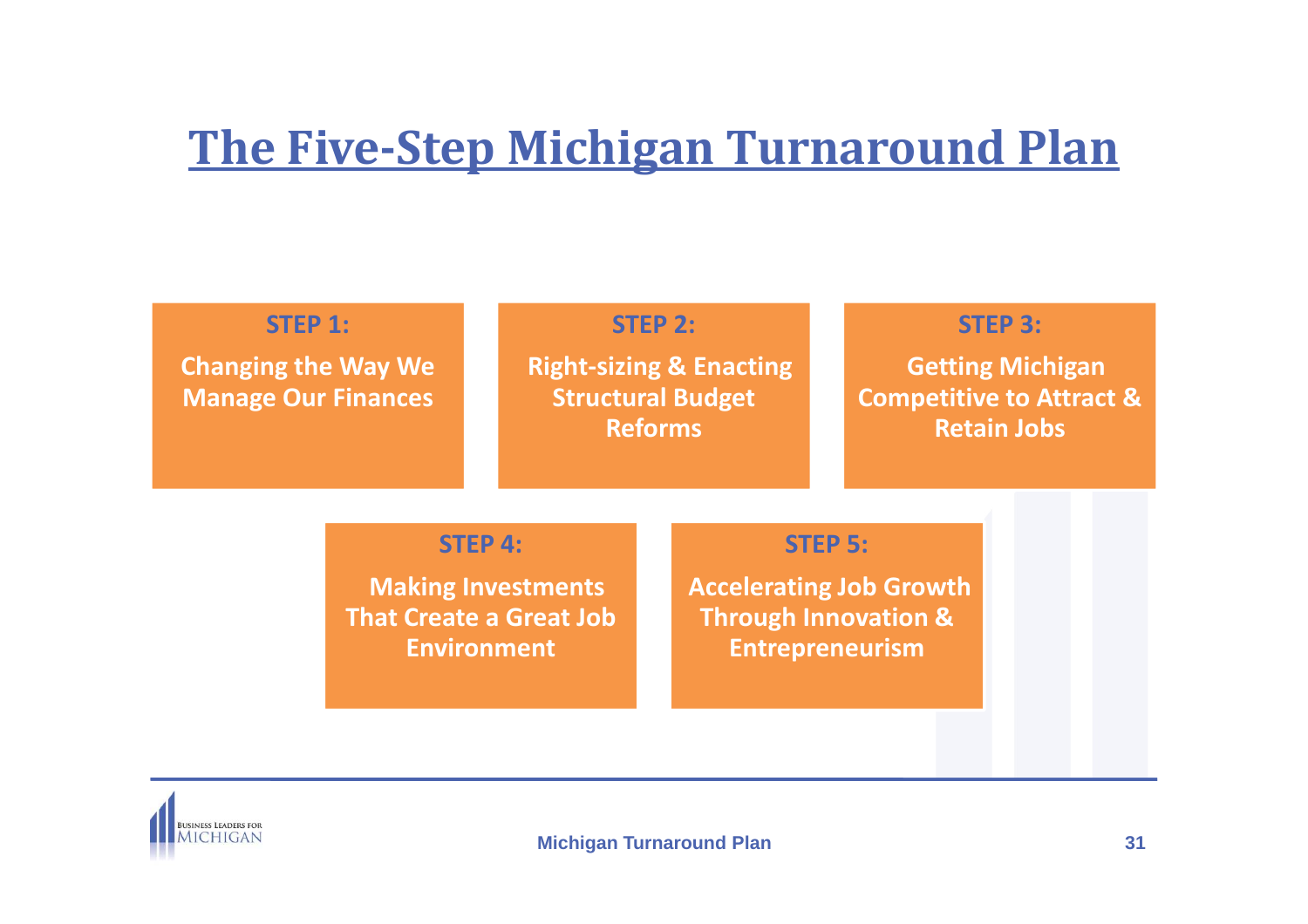# **Step 1: Managing Our Finances**

### **WHERE WE ARE**

- $\checkmark$  $20$  states adopt biennial budgets<sup>1</sup>
	- • States with biennial budgets experienced lower budget deficits in 2009³
- $\checkmark$  Michigan earns a "B+" on government performance: Fiscal, workforce, information and infrastructure management - Scoring lowest on fiscal management<sup>2</sup>
- $\checkmark$  Michigan does not develop multi-year financial plans, receive sufficient real-time input on business conditions for revenue forecasting, complete multi-year budgets or have a strategic plan to prioritize investments

### **A PATH FORWARD: For State Government**

- $\checkmark$  **Improve fiscal management**
	- • Form a **public-private council** of economists to complete quarterly revenue and spending estimates
	- Conduct a **quarterly survey** of Michigan businesses •to identify real-time trends
	- Adopt **multi-year financial & budget plans** to •impose greater fiscal discipline, identify the longterm consequences of budget decisions and cause proactive financial planning
	- Review **procurement** system efficiency•
- $\checkmark$  **Create greater transparency**
	- • Create a citizen-friendly **state balance sheet** & annual report
- $\checkmark$  **Adopt priorities**
	- • Adopt a **strategic plan** with clear goals, expected outcomes & metrics
	- • Adopt **zero-based or similar budgeting** systems to increase results
	- • Adopt **no new programs** unless eliminating others or revenues grow

²Pew Center for the States

³Center on Budget & Policy Priorities

**NCSL** 



**Michigan Turnaround Plan**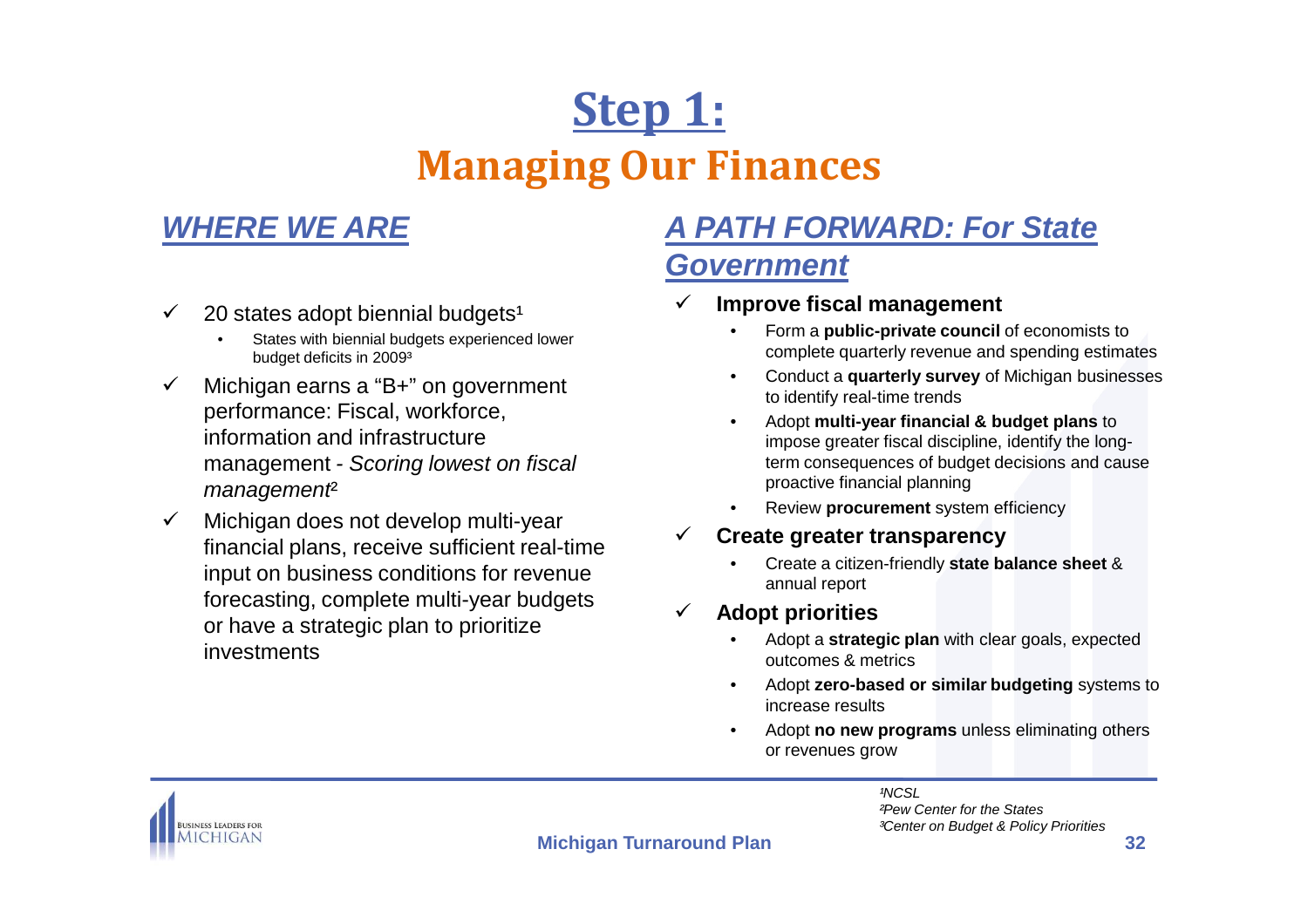# **Step 2a:**

### **Right-Sizing & Budget Reforms: State Workforce**

### **WHERE WE ARE**

### **A PATH FORWARD: For State Government**

- $\checkmark$  Budget right-sizing is needed in the short-term because most structural reforms have long-term payoffs
- $\checkmark$  Like most organizations, labor & benefits are the state's largest cost-driver; Average total compensation for state employees was almost \$18,000 more than the private sector average in Michigan in 2008 [Source: BEA Regional Economic Information System]
- $\checkmark$  Michigan state employees total compensation is 13.8% above the U.S. median state and 23% above Ohio & Indiana [Source: US Census]
- $\checkmark$  State employees pay 5-10% of their health care premium costs, compared to the national average for state workers of 17.9% in 2009 [Source: National Council of State Legislators]
- $\checkmark$  Private sector employees on average pay 22% of their health care premium costs [Source: Towers Perrin]
- $\checkmark$  **Benchmark and increase state employee health care premium contributions** to the average of U.S. state employees of 17.9%. (Potential savings: \$45M in FY 2011)\*
- $\checkmark$  **Benchmark and freeze pay for state workers from FY 2012-14** so that the average compensation of state workers is at the U.S. median for state workers by FY14.(Potential cumulative savings between FY 2011 & FY 2014: \$580 million)\*
- $\checkmark$  **Reduce the state workforce to reflect a relatively smaller state** (Potential savings: 5-10% reduction = \$236 - \$473M as of FY 2007-08)\*



\* Estimates: Anderson Economic Group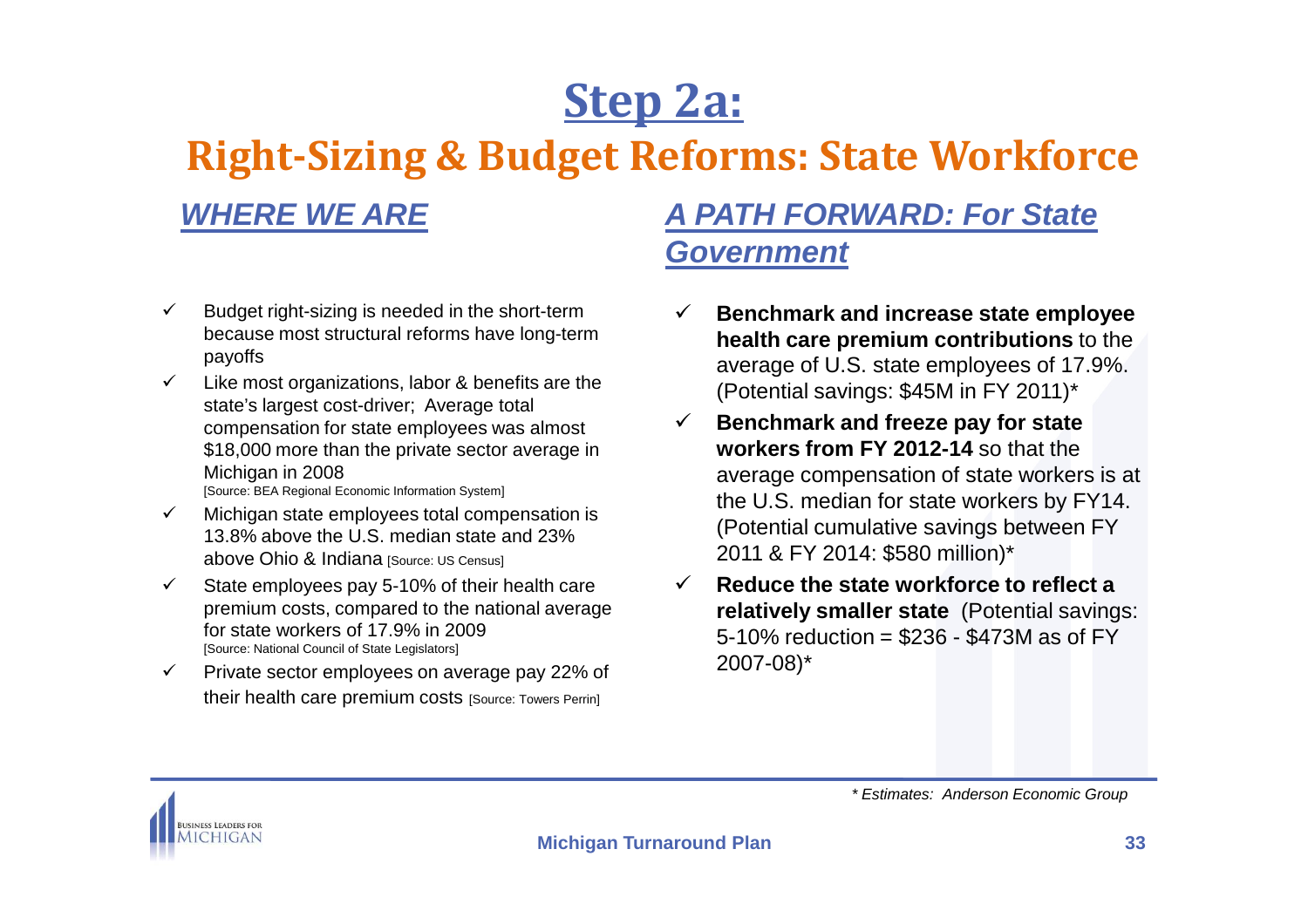# **Step 2b:**

### **Right-Sizing & Budget Reforms: School Workforce**

### **WHERE WE ARE**

- $\checkmark$  Like most organizations, labor & benefits are the public education system's largest cost-driver. Average annual salary costs for public school teachers was \$3,370 more (6% higher) than the average of U.S. public school teachers in 2009.[Source: National Education Association, Estimates of
- Fource: National Education Association, Estimates of Shari<br>
School Statistics]<br>
Michigan Muchigan Compared to 17.9%<br>
by the average U.S. state employee and<br>
22% by all employees in Michigan. In more<br>
those<br>
those<br>
those<br> Feachers on average contribute 4% to their<br>health care premiums compared to 17.9%<br>by the average U.S. state employee and<br>22% by all employees in Michigan. In more<br>than 300 school districts, teachers do not<br>contribute anyt SCHOOL REACHERS IN 2009.<br>
Soloo Statistics |<br>
School Statistics|<br>
School Statistics|<br>
School Statistics|<br>
School Statistics|<br>
School Statistics|<br>
Considered School Association, Estimates of<br>
School Statistics|<br>
Teachers o
- $\checkmark$

### **A PATH FORWARD: For State Government**

- $\checkmark$  **Benchmark and increase public school employee health care premium contributions** to the average of U.S. state employees or all Michigan employees. (Potential annual savings: \$200-450M)\*
- **Provide incentives for local district cost-**
- **Fully transition teachers to a defined contribution retirement system**

\* Estimates: Anderson Economic Group & Mackinac Center<br>Michigan Turnaround Plan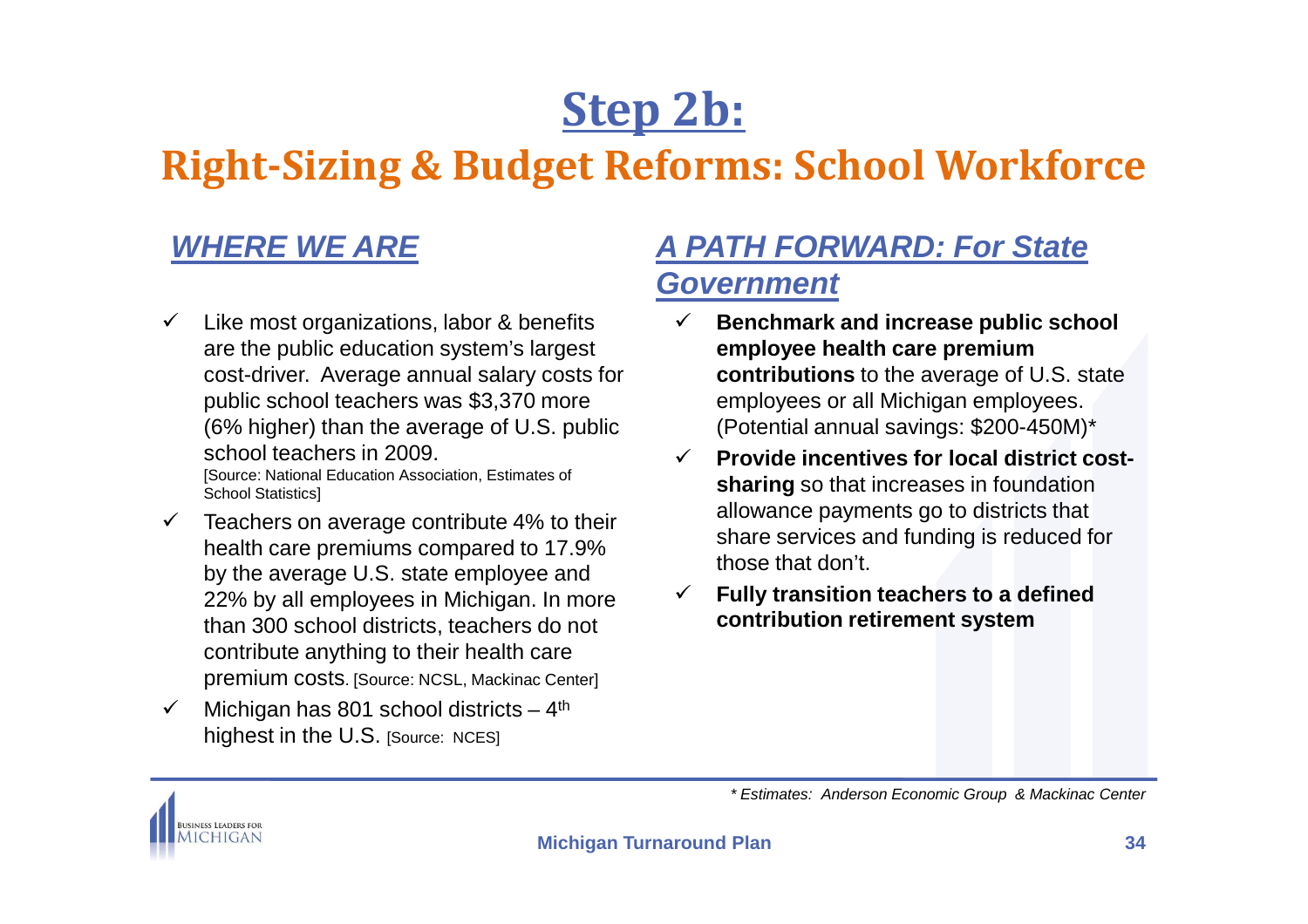# **Step 2c:**

### **Right-Sizing & Budget Reforms: Other Spending**

### **WHERE WE ARE**

- $\checkmark$  Michigan is a smaller, poorer state today than it was in past and cannot support the same level of state spending it once did
- $\checkmark$  Michigan has 1,800 units of local government  $-7<sup>th</sup>$  highest in the U.S. [Source: U.S. Census]
- Michigan has many programs and services  $\checkmark$  that exceed or duplicate federal standards (e.g.: MiOSHA, wetlands regulations, Medicaid services)
- $\checkmark$  Michigan's incarceration rate is 51% higher and our prisoners stay 48% longer than the Great Lakes average. Michigan spends 30% more to house prisoners than Ohio & 80% more than Texas. [Source: CRC, cited by Public Sector Consultants & Pew Center on the States]

### **A PATH FORWARD: For State Government**

- $\checkmark$  **Encourage & enable local government service sharing** (Minimum estimated savings: \$250M) [source: Center for Michigan]
- **Enact corrections management and sentencing reforms** (Estimated savings: \$400M) [AEG Estimate]
- $\checkmark$  **Reduce optional services** that exceed federal standards
- $\checkmark$  **Eliminate state programs that duplicate or overlap federal**
- $\checkmark$  **Modify or eliminate binding arbitration for municipal police & fire workers**

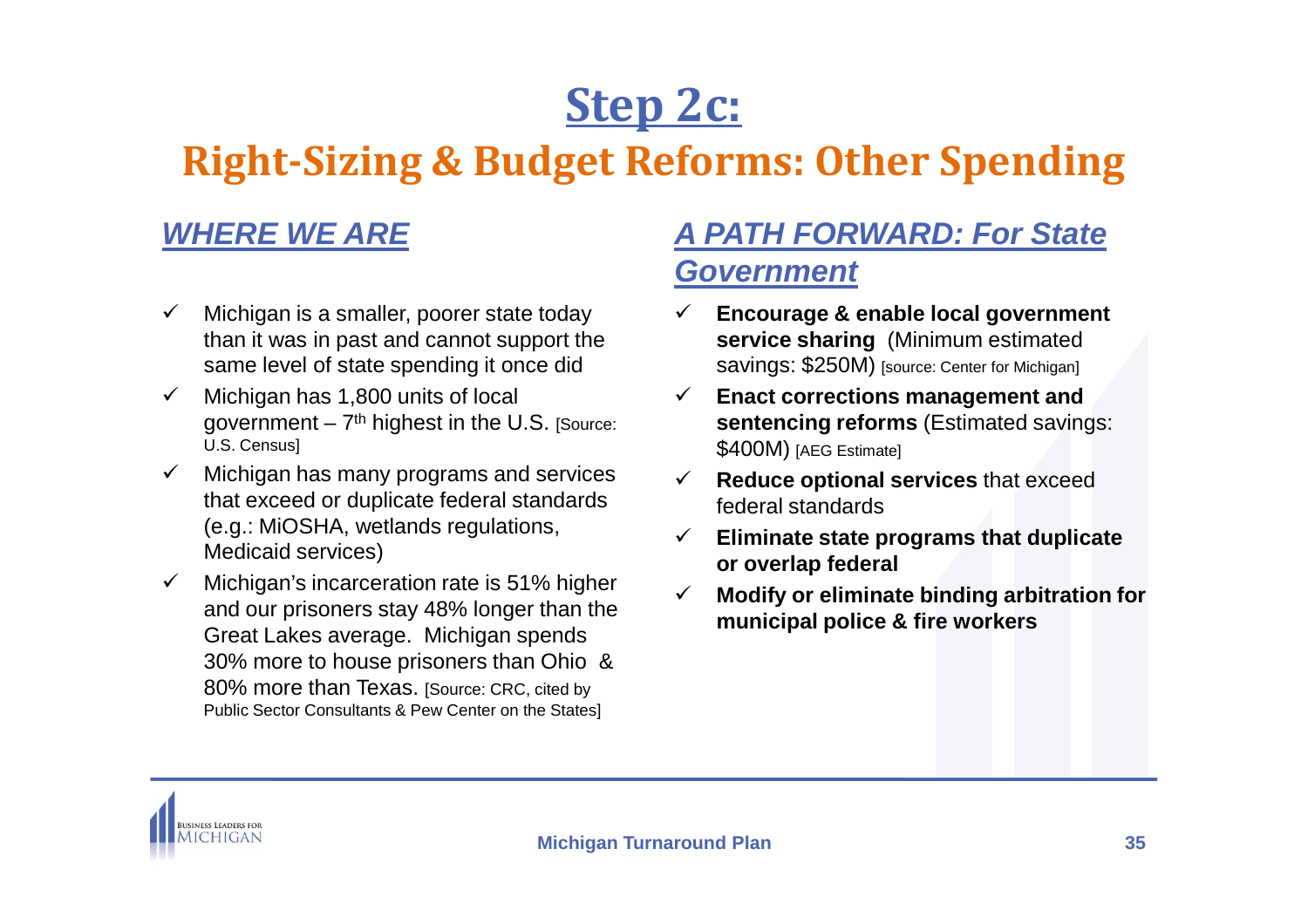# **Step 3a:**

### **Getting Michigan Competitive: Short-term**

### **WHERE WE ARE**

- $\checkmark$  Michigan businesses pay on average 3- 4% more of their profits in taxes than the U.S. average and as much as 10-20% more than many peer states\*
- $\checkmark$ Michigan ranks between 27<sup>th</sup> and 35<sup>th</sup> worst in overall business tax burden\*
- $\checkmark$  Michigan needs to jump start the economy – reducing business taxes is one of the few actions that can be taken quickly that will improve Michigan's competitiveness

### **A PATH FORWARD: For State Government**

- $\checkmark$  **Reform the Michigan Business Tax to make Michigan more competitive**
	- **Reform goals:** Move toward becoming a •"Top Ten" state for most competitive business tax climate; provide a more predictable & stable tax environment; match the tax structure with the service-based economy; and do not exacerbate the structural budget deficit
	- • **Reform proposal:** Expanded the state sales tax to services; exempt B2B transactions, food, education, health care & housing; reduce the rate from 6 to 5.5%; and reduce the MBT by 50% through eliminating the surcharge and reducing the gross receipt factor from .8 to .45%



\* Source: Anderson Economic Group, "2009 State Business Tax Climate Index" & McKinsey 2009 Benchmarking Study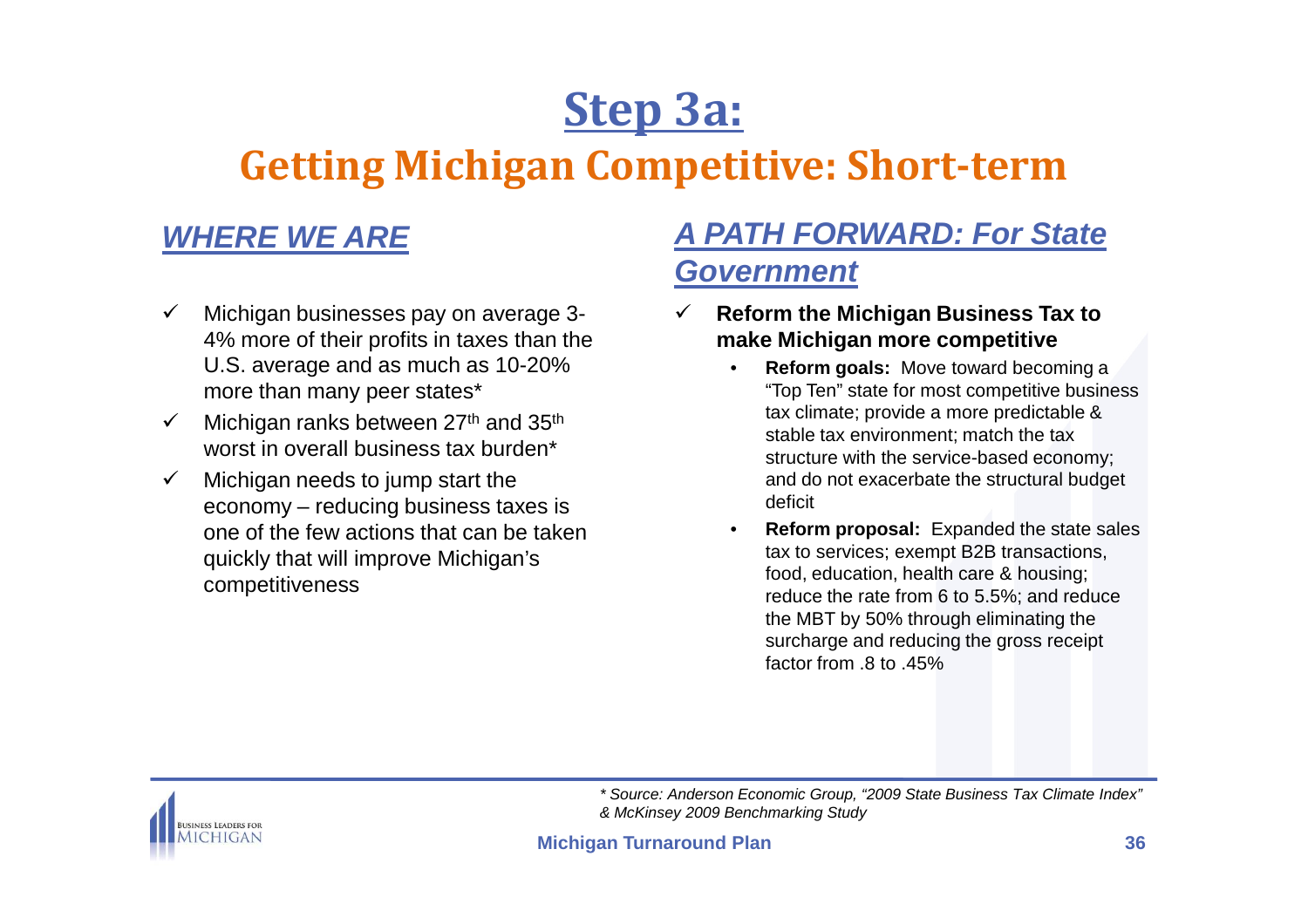# **Step 3b:**

### **Getting Michigan Competitive: Long-term**

### **WHERE WE ARE**

- $\checkmark$  Michigan's competitive position further deteriorates when analyzing total business costs, including wages, benefits, utility, regulatory compliance and other costs
- $\checkmark$  Michigan ranks average to below average on other indicators comparing our business climate to other states we compete with for knowledge and manufacturing jobs

### **A PATH FORWARD: For State Government**

- **Eliminate the personal property tax**
- $\checkmark$  **Require fiscal notes** to identify compliance costs for new regulations
- **Create a regulatory report card** that tracks responsiveness
- **Prohibit state regulations that exceed federal standards**, such as state-based ergonomic standards
- $\checkmark$  **Require regulations to demonstrate cost/benefit analysis** and basis in sound science
- **Annually benchmark Michigan's**   $\checkmark$ **competitiveness** to instill continuous improvement

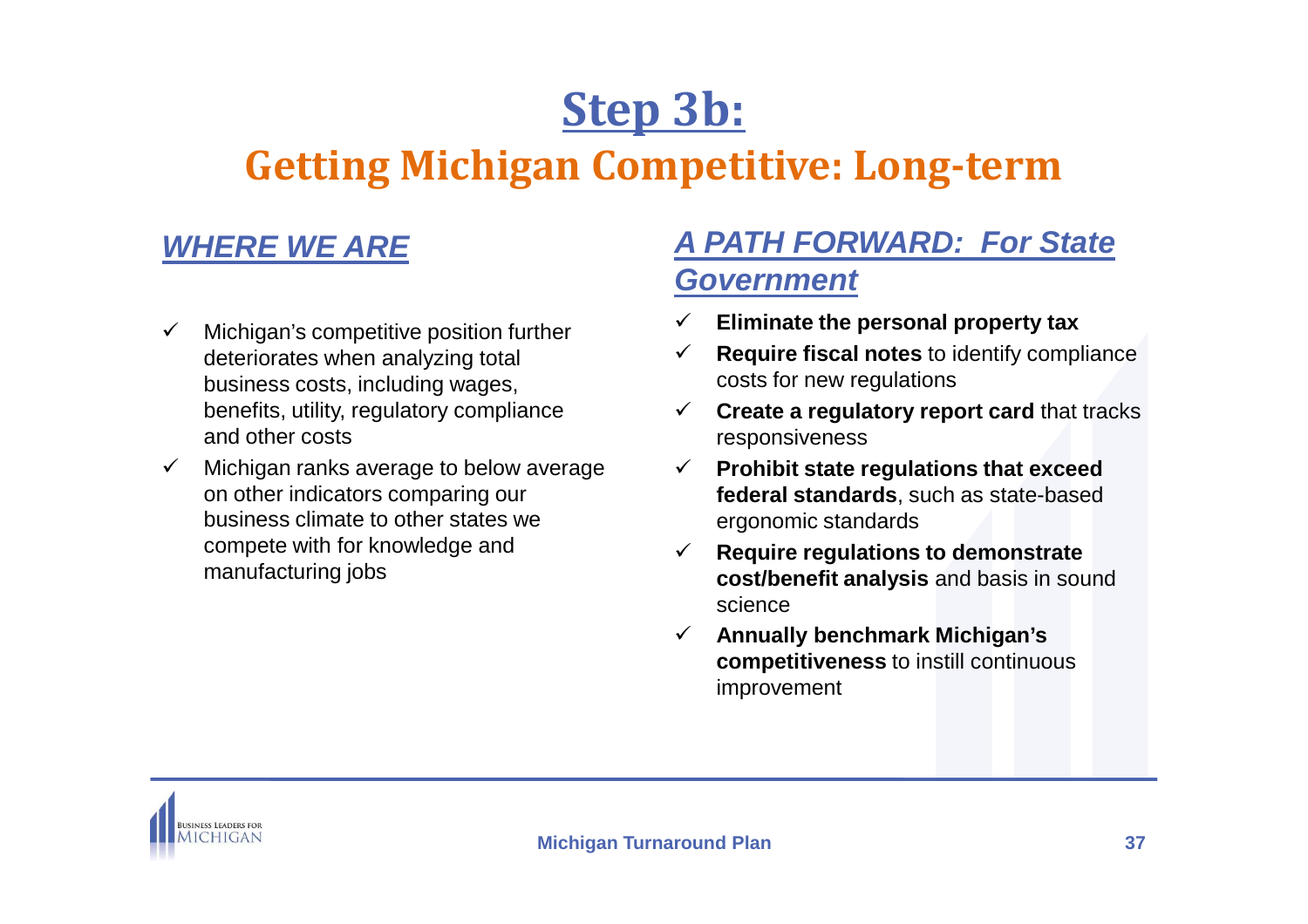# **Steps 1, 2 & 3:Actions Beyond State Government**

### **A PATH FORWARD:**

### **For Local Government & Education**

- $\checkmark$  **Adopt best management practices**
	- • Utilize the Pew Center for the States, Government Finance Officers Association & others for fiscal, budget, workforce, information & infrastructure best management practices
- $\checkmark$  **Align employee compensation & benefits to peers**
- **Share services across jurisdictions**
- $\checkmark$  **Adopt competitive tax & regulatory standards**

### **A PATH FORWARD:**

### **For Community & Business Leaders**

- $\checkmark$  **Support adoption of best management practices** by providing subject matter experts & consulting support
- **Share best practices** on employee compensation & benefits practices
- $\checkmark$ **Support service sharing by providing** organizational & process improvement technical assistance
- **Provide insight and data** to assist adoption of competitive tax & regulatory standards
- $\checkmark$ **Support government restructuring efforts**

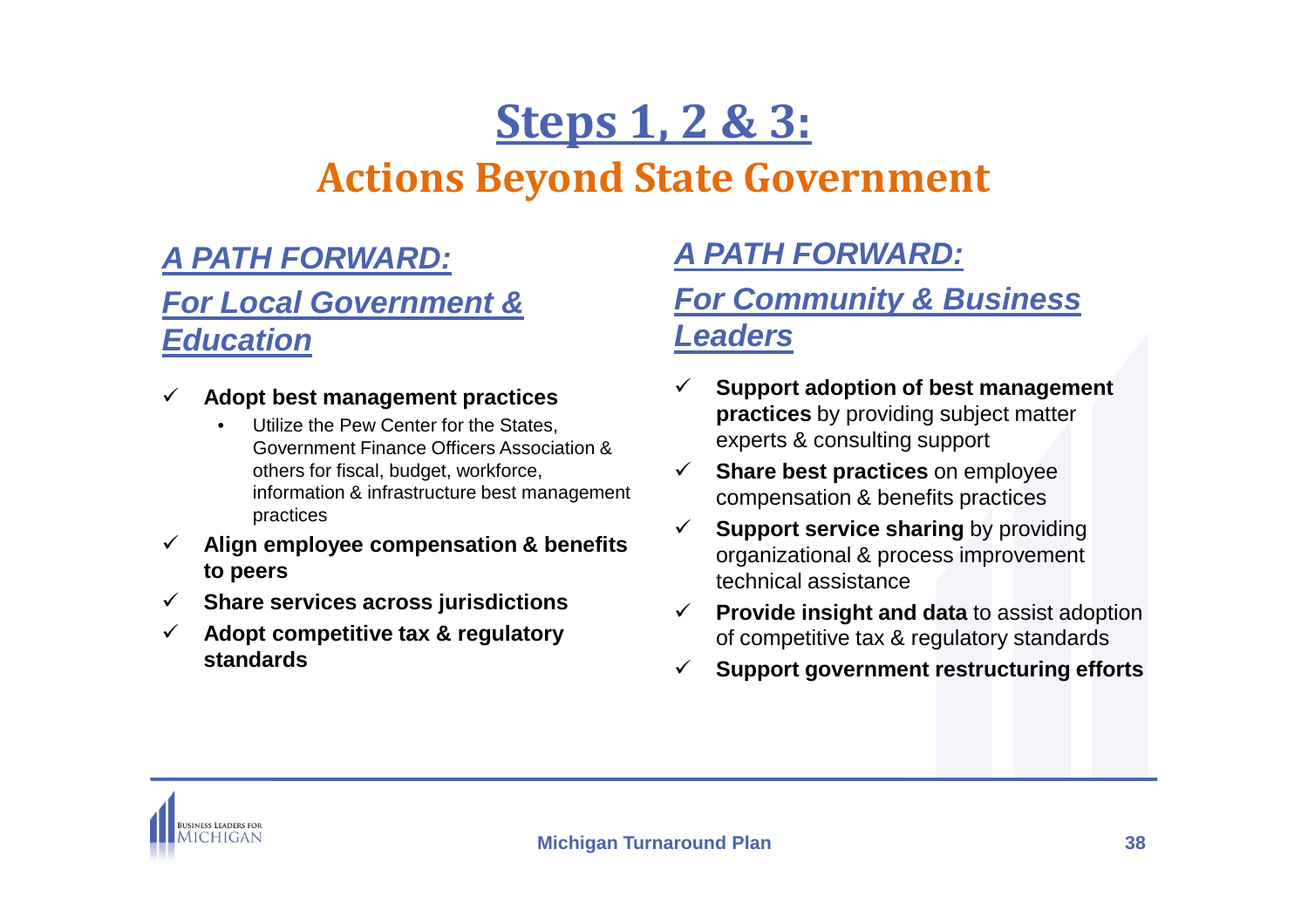# **Step 4a:Investing In Future Growth: Education**

### **A PATH FORWARD:**

#### **For Higher Education**

- $\checkmark$  **Make Michigan a "Top Ten" state for higher education funding** (universities & community colleges)
- $\checkmark$  **Rationalize the management of 28 community colleges & 15 university** campuses to realize greater administrative efficiency so increased funding can be put to maximum use

### **A PATH FORWARD:For K-12 Education**

- $\checkmark$  **Provide incentives for local district costsharing** so that funding for classroom performance is maximized by increasing foundation allowance payments to districts that share services and reducing funding for those that don't
- $\checkmark$ **Retain demanding graduation standards**.
- $\checkmark$  **Allow an unlimited number of charter schools** to stimulate competition, especially in under-performing districts

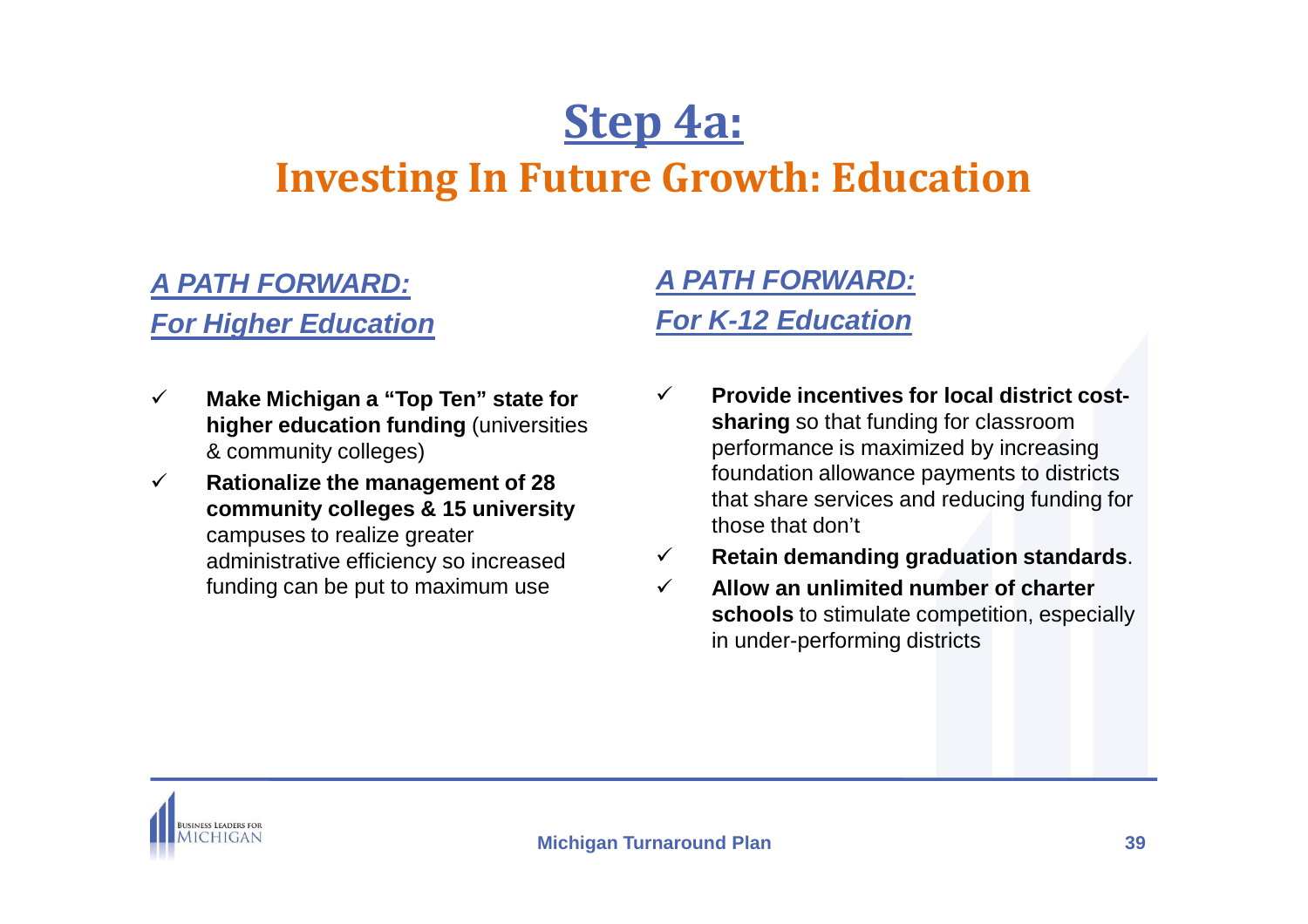# **Step 4b:Investing In Future Growth: Infrastructure**

### **A PATH FORWARD:**

#### **For Improving Transportation**

- $\checkmark$  **Adopt new funding formulas** to ensure Michigan has adequate revenues to support a "Top Ten" transportation infrastructure
	- •Improve to "Top Ten" road conditions
	- Expand freeway connectivity to adjoining states•
	- • Expand passenger air service throughout Michigan
	- Support mass transit in densely populated •corridors
- $\checkmark$  **Advocate for incentives and provide support for the Detroit Aerotropolis** and other airport-related development

### **A PATH FORWARD:**

### **For Improving Infrastructure**

 $\checkmark$  **Support regional infrastructure management solutions** (e.g.: water, sewage, mass transit, road maintenance, etc. systems)

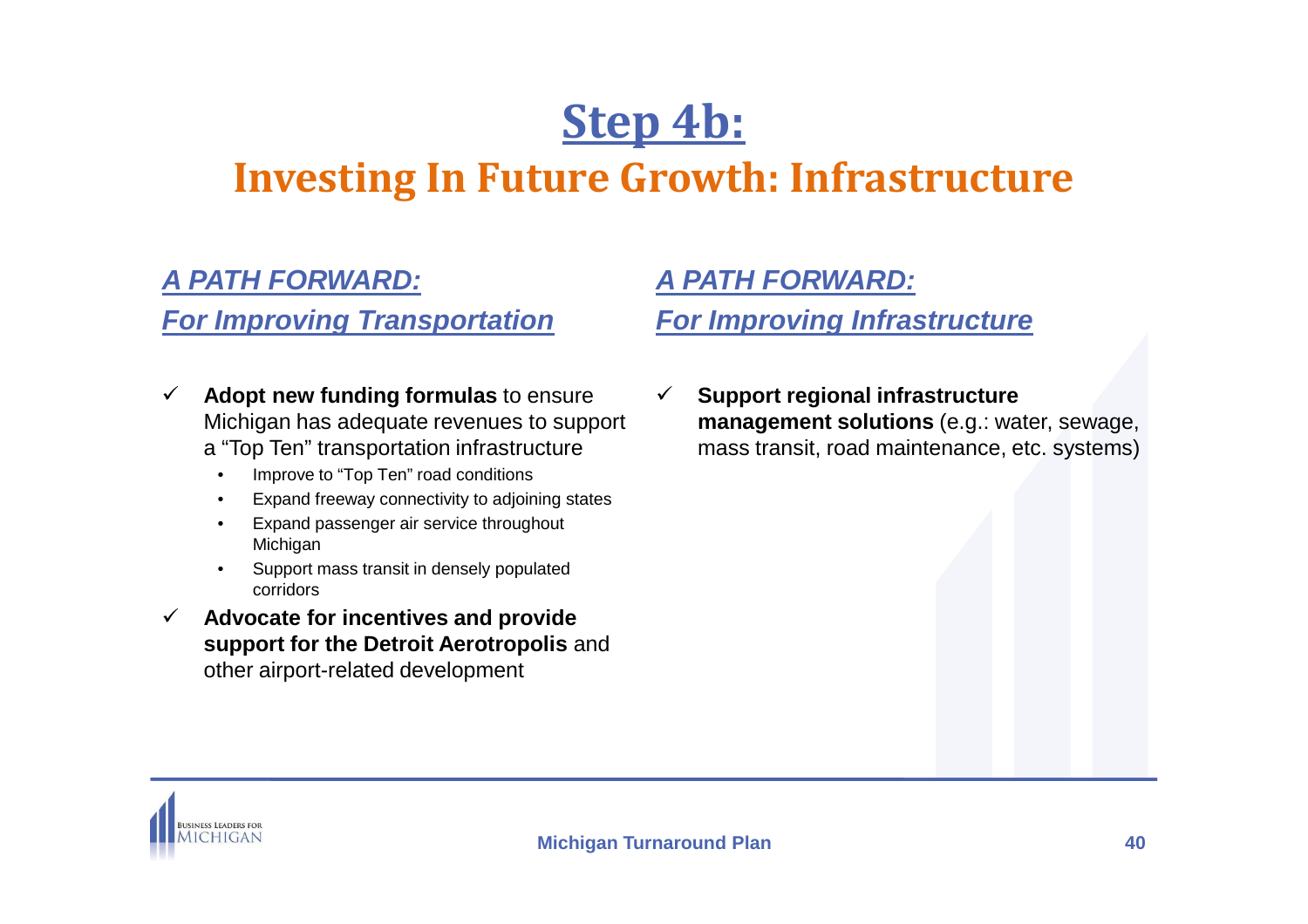# **Step 4c:Investing In Future Growth: Place**

### **A PATH FORWARD:**

#### **For Leveraging the Great Lakes**

#### $\checkmark$  **Develop a comprehensive Great Lakes strategy that:**

- • Partners with other States to attract & retain talent and students based on our Great Lakes lifestyle
- Supports responsible utilization of the •Great Lakes as an economic asset
- • Partners with other States to market the Great Lakes as a tourism destination

### **A PATH FORWARD:For Revitalizing Our Cities**

- $\checkmark$  **Develop an urban agenda to revitalize central cities**
	- Benchmark best practices, evaluate effectiveness •of Michigan programs & devise new strategies to incentivize private investment

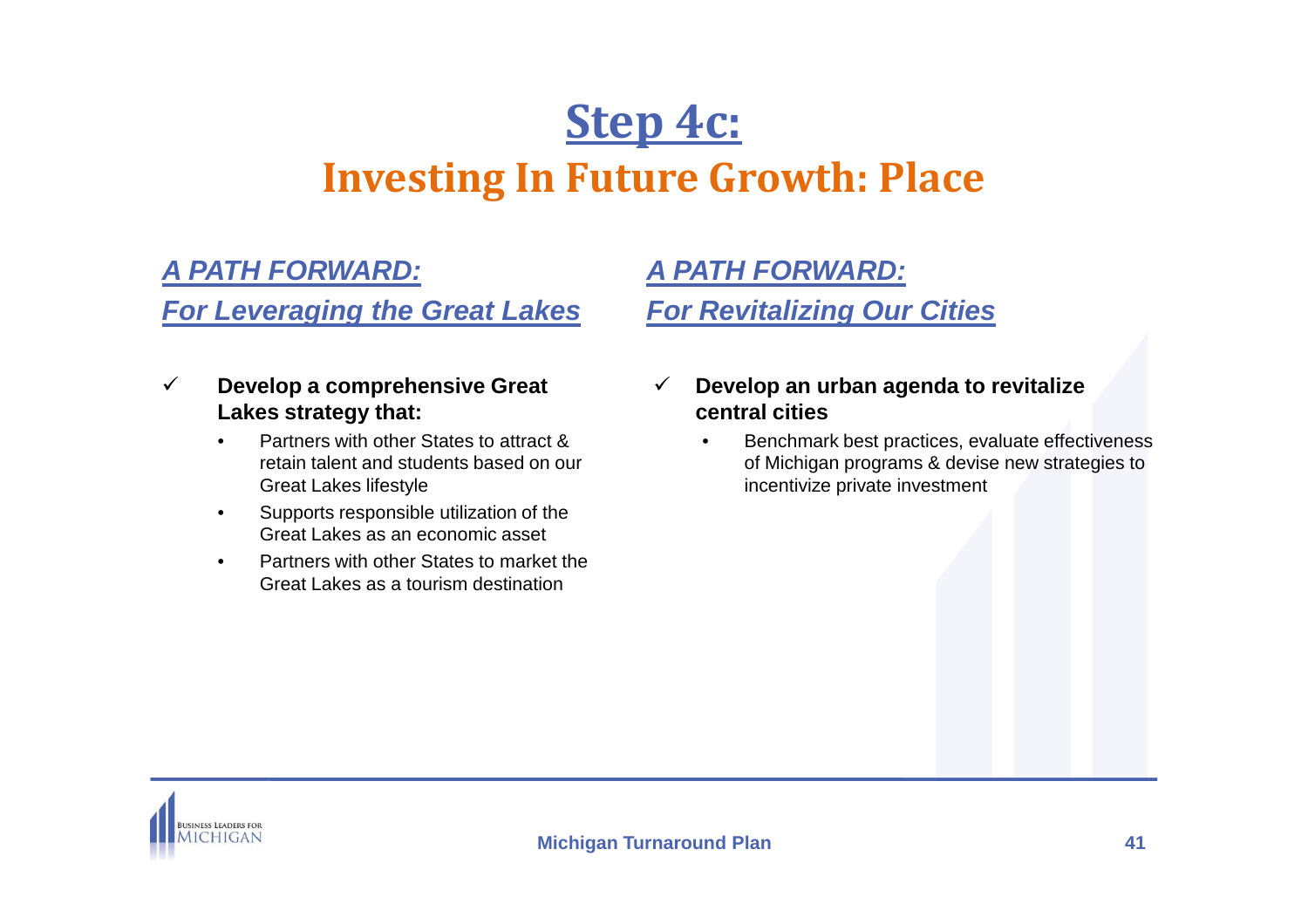# **Step 5:Accelerating Job Growth**

### **A PATH FORWARD:**

#### **For Growing Entrepreneurship**

- $\checkmark$ **Support job growth in all sectors**
- $\checkmark$  **Grow the entrepreneurial infrastructure**
	- Support business acceleration facilities & •services
	- Increase & expand entrepreneurial •education programs & services
	- •Invest in Michigan venture capital
	- • Expand established businessentrepreneur collaboration
- $\checkmark$  **Develop strategies to grow broad business sectors that leverage key Michigan assets** (e.g.: energy, engineering, design)

### **A PATH FORWARD:**

### **For Leveraging Innovation:**

- $\checkmark$  **Strengthen university-business collaboration**
	- Attract more federal R&D•
	- Expand entrepreneurial education•
	- Increase university-business R&D•
	- Support growth of spin-out companies•
	- •Catalyze clusters of innovation

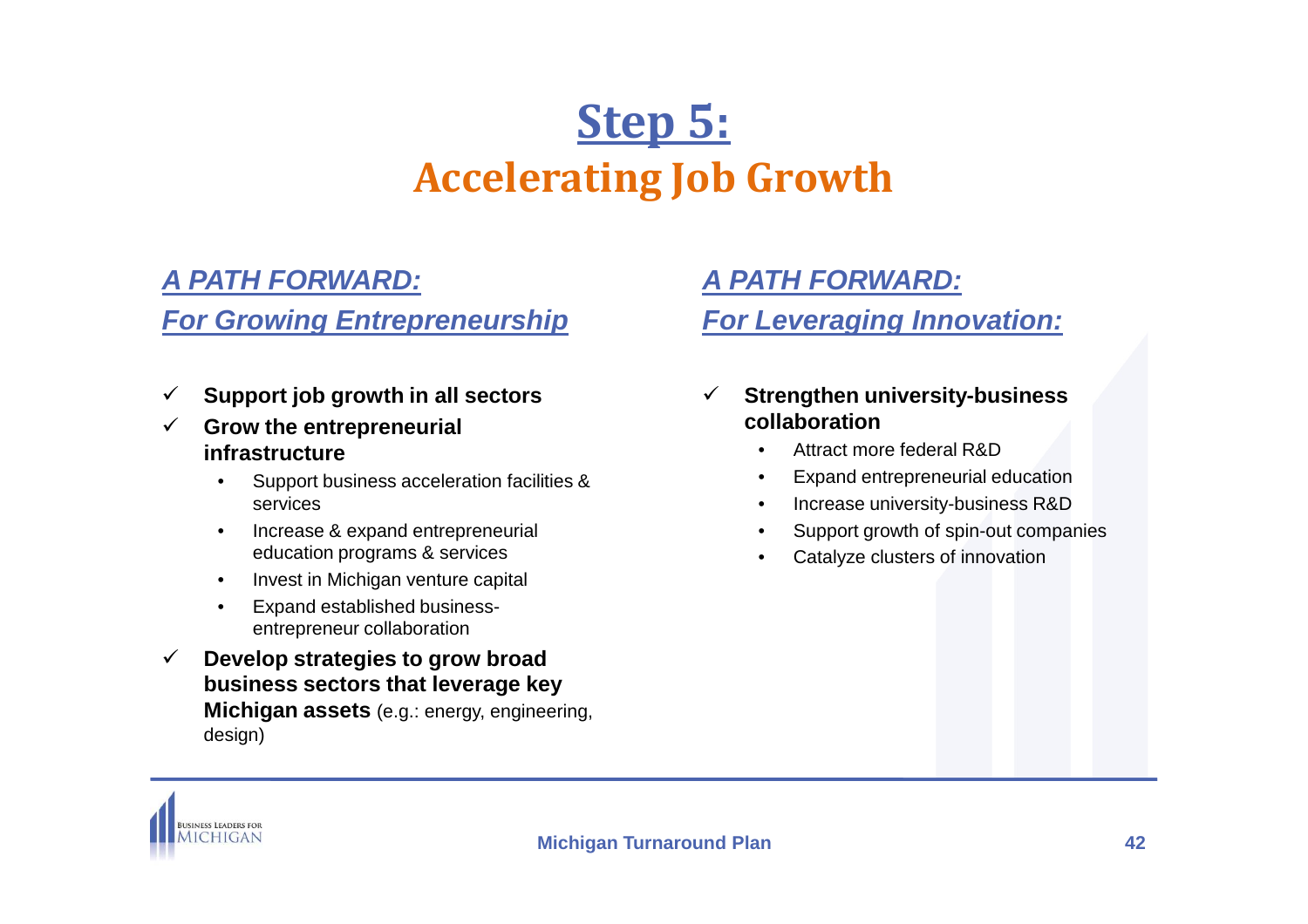# **Implementing the Turnaround PlanThe Need To Work Cohesively**

- $\blacksquare$  **As a poor state that is getting smaller, we must work together toward common goals and align our limited resources towards accomplishing them**
- $\blacksquare$  **Today, Michigan is not a cohesive state**
	- 1858 local jurisdictions:  $7<sup>th</sup>$  highest number in US<sup>1</sup> •
		- o Creates multiple layers of approvals and intra-state rivalry
	- 4 of 15 major U.S. work stoppages in 2009²
		- o Creates a sense of workforce tension
	- 2 $^{\sf nd}$  most racially segregated city in U.S. $^{\sf a}$ 
		- o Reflects divisions among the populace
	- $\bullet$  Perceived ease of doing business: Highest ranking is 23 $^{\mathsf{rd}_4}$ 
		- $\,\circ\,$  Reflects business leader perceptions of receptivity to investment



**Michigan Turnaround Plan**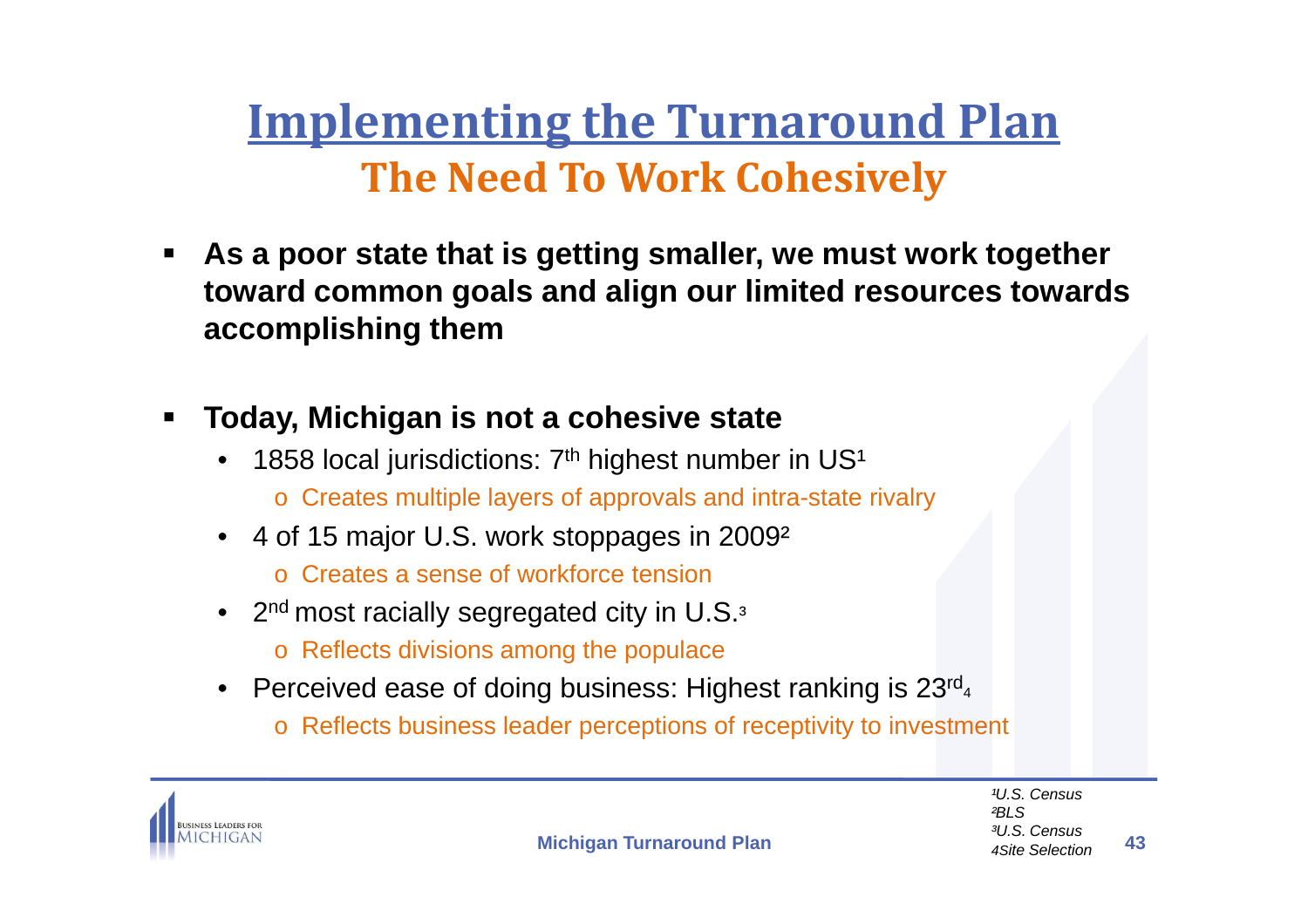# **Top Ten: Where We Could Be**

**If Michigan had grown like a Top Ten state since 2000, we would have…**



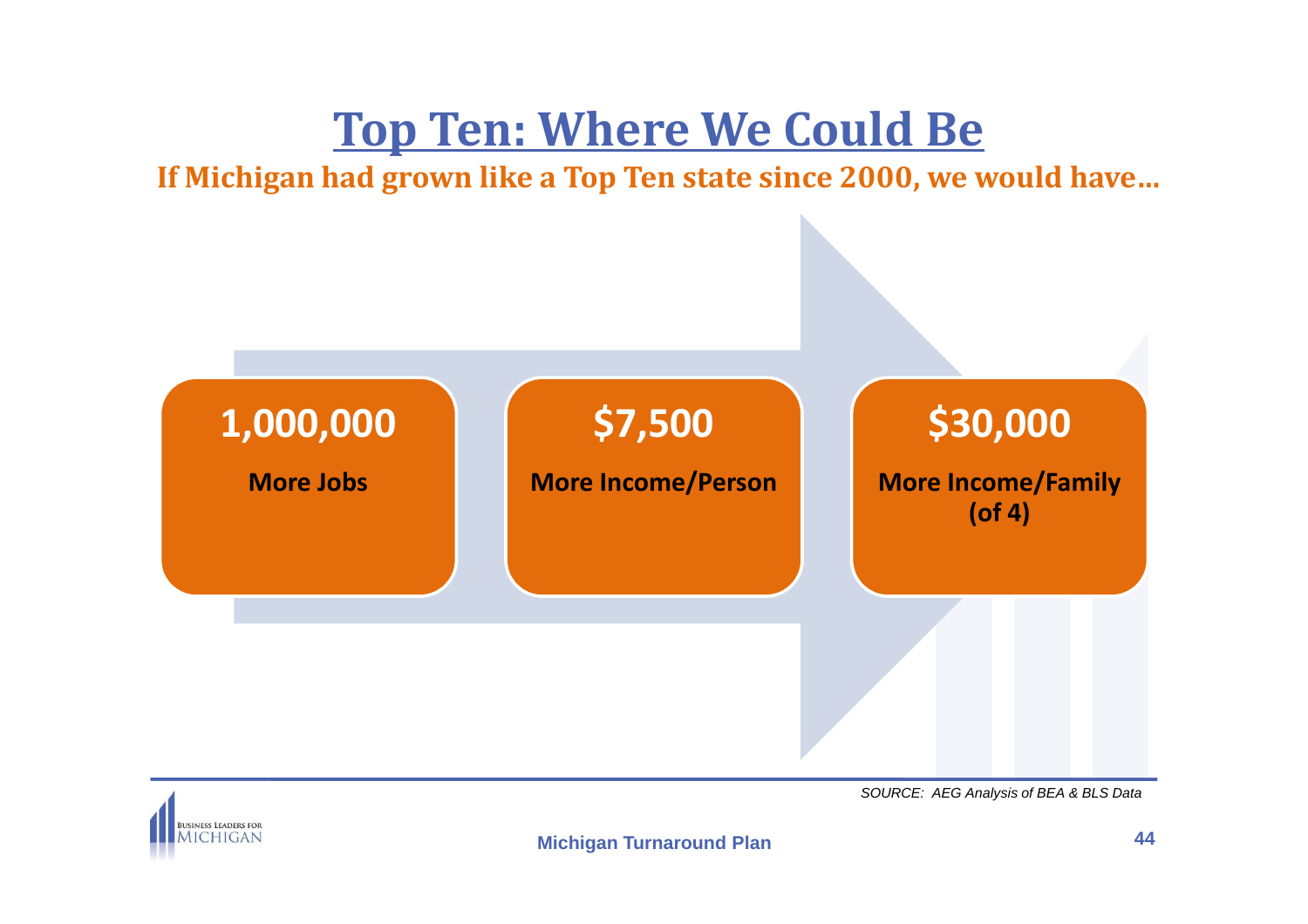# **A Commitment & A Promise:From Business Leaders for Michigan**

- $\blacksquare$  **We commit to serving as a catalyst, advocate and champion of transforming Michigan**
	- Michigan is our home and a healthy, vibrant Michigan helps grow jobs •for Michigan residents
	- $\bullet$ We will do our part to implement this plan
- $\blacksquare$  **We promise to sustain our focus, grow public awareness and take concrete actions to transform our state**
	- $\bullet$  A failure to act is unacceptable and continues Michigan's trajectory towards getting poorer and smaller
	- $\bullet$ We will invest our time, energy and resources to transform our state

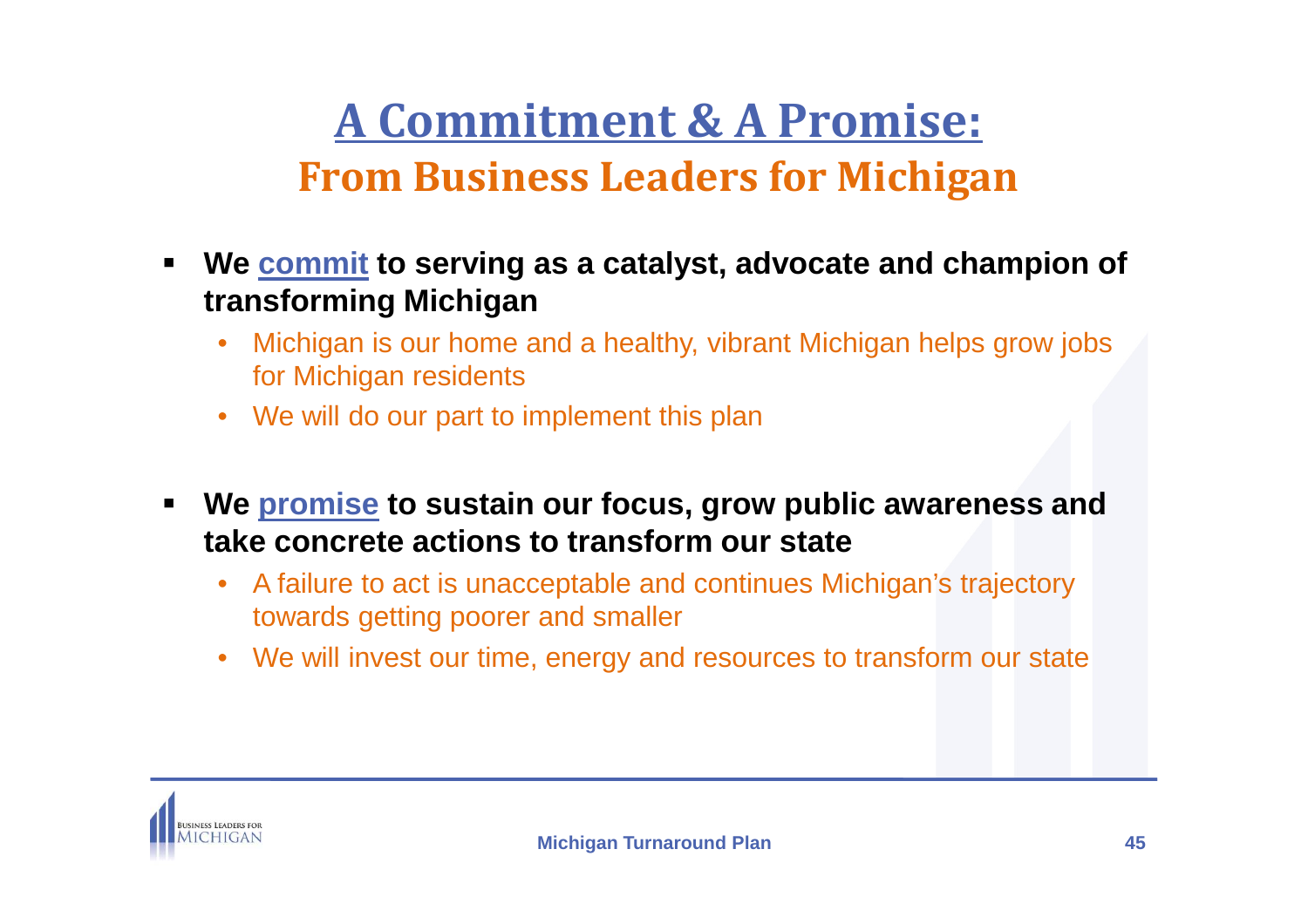### **Business Leaders for Michigan: Board of Directors**

**DAVID W. JOOS CHAIR OF THE BOARDCMS Energy Corporation**

**JOSÉ MARIA ALAPONT Federal Mogul Corporation**

**G. MARK ALYEAAlro Steel Corporation**

**THOMAS A. AMATO Metaldyne Corporation**

**GERARD M. ANDERSON DTE Energy Company**

**JON E. BARFIELD The Bartech Group, Inc.**

**ALBERT M. BERRIZ McKinley, Inc.**

**MARK J. BISSELLBISSELL Inc.**

**DAVID P. BOYLE PNC Financial Services Group**

**KIETH COCKRELL Bank of America**

**MARY SUE COLEMAN University of Michigan**

**ROBERT S. CUBBINMeadowbrook Insurance Group, Inc**

**KURT L. DARROWLa-Z-Boy Incorporated**

**DAVID C. DAUCH American Axle & Manufacturing**

**DOUGLAS L. DeVOSAmway**

**J. PATRICK DOYLEDomino's Pizza, Inc.** **JAMES E. DUNLAPHuntington**

**ANTHONY F. EARLEY, JR. DTE Energy Company**

**JEFF M. FETTIGWhirlpool Corporation**

**WILLIAM CLAY FORD, JR. Ford Motor Company**

**YOUSIF B. GHAFARIGhafari Associates, LLC**

**DAN GILBERTQuicken Loans**

**ALFRED R. GLANCY III Unico Investment Company** 

**STEPHEN E. GORMANDelta Air Lines, Inc**

**JAMES P. HACKETTSteelcase Inc.**

**RONALD E. HALL Bridgewater Interiors, LLC**

**RICHARD G. HAWORTHHaworth**

**CHRISTOPHER ILITCH Ilitch Holdings, Inc.**

**MICHAEL J. JANDERNOAPerrigo Company**

**MILES E. JONESDawn Food Products, Inc.**

**HANS-WERNER KAAS McKinsey & Company**

**JOHN C. KENNEDYAutocam**

**BLAKE W. KRUEGERWolverine World Wide, Inc.**

**TIMOTHY D. LEULIETTE Dura Automotive Systems, Inc.** 

**ANDREW N. LIVERISThe Dow Chemical Company**

**DANIEL J. LOEPP Blue Cross Blue Shield of Michigan**

**STEPHEN P. MacMILLANStryker Corp.**

**BEN C. MAIBACH III Barton Malow Company**

**RICHARD A. MANOOGIAN Masco Corporation**

**FLORINE MARK The WW Group**

**SARAH L. McCLELLAND Chase**

**CHARLES G. McCLURE ArvinMeritor, Inc.**

**HANK MEIJERMeijer, Inc.**

**MICHAEL MILLERGoogle, Inc.**

**JOHN T. MONTFORDGeneral Motors Company**

**MARK D. MORELLI Energy Conversion Devices, Inc.**

**MARK A. MURRAYMeijer, Inc.**

**CATHLEEN H. NASHCitizens Bank**

**JAMES B. NICHOLSON PVS Chemicals, Inc.**

**JERRY JAY NORENWayne State University**

**THOMAS D. OGDENComerica, Inc.**

**JAMES O'LEARY Kaydon Corporation**

**WILLIAM U. PARFETMPI Research**

**CYNTHIA J. PASKYStrategic Staffing Solutions**

**ROGER S. PENSKEPenske Corporation**

**WILLIAM F. PICKARDGlobal Automotive Alliance**

**SANDRA E. PIERCECharter One**

**GERRY PODESTABASF Corporation**

**CHARLES H. PODOWSKIThe Auto Club Group**

**STEPHEN R. POLKR. L. Polk & Co.**

**JOHN RAKOLTA, JR. Walbridge**

**CARL D. ROEHLING SmithGroup**

**ROBERT E. ROSSITERLear Corporation**

**DOUG ROTHWELLBusiness Leaders for Michigan** **RICHARD F. RUSSELL Amerisure Mutual Insurance Company**

**GARY D. RUSSIOakland University**

**ALAN E. SCHWARTZHONIGMAN**

**J. DONALD SHEETSDow Corning Corporation**

**BRAD SIMMONSFord Motor Company**

**LOU ANNA K. SIMON, Ph.D. Michigan State University**

**DONALD J. STEBBINS Visteon Corporation**

**ROBERT S. TAUBMANThe Taubman Company**

**SAMUEL VALENTI III TriMas Corporation** 

**STEPHEN A. VAN ANDELAmway**

**MICHELLE L. VAN DYKEFifth Third Bank**

**TIMOTHY WADHAMS Masco Corporation**

**BRIAN C. WALKERHerman Miller, Inc.**

**WILLIAM H. WEIDEMANThe Dow Chemical Company**

**EDWARD E. WHITACRE, JR.General Motors Company**

**WILLIAM C. YOUNG Plastipak Holdings, Inc.**